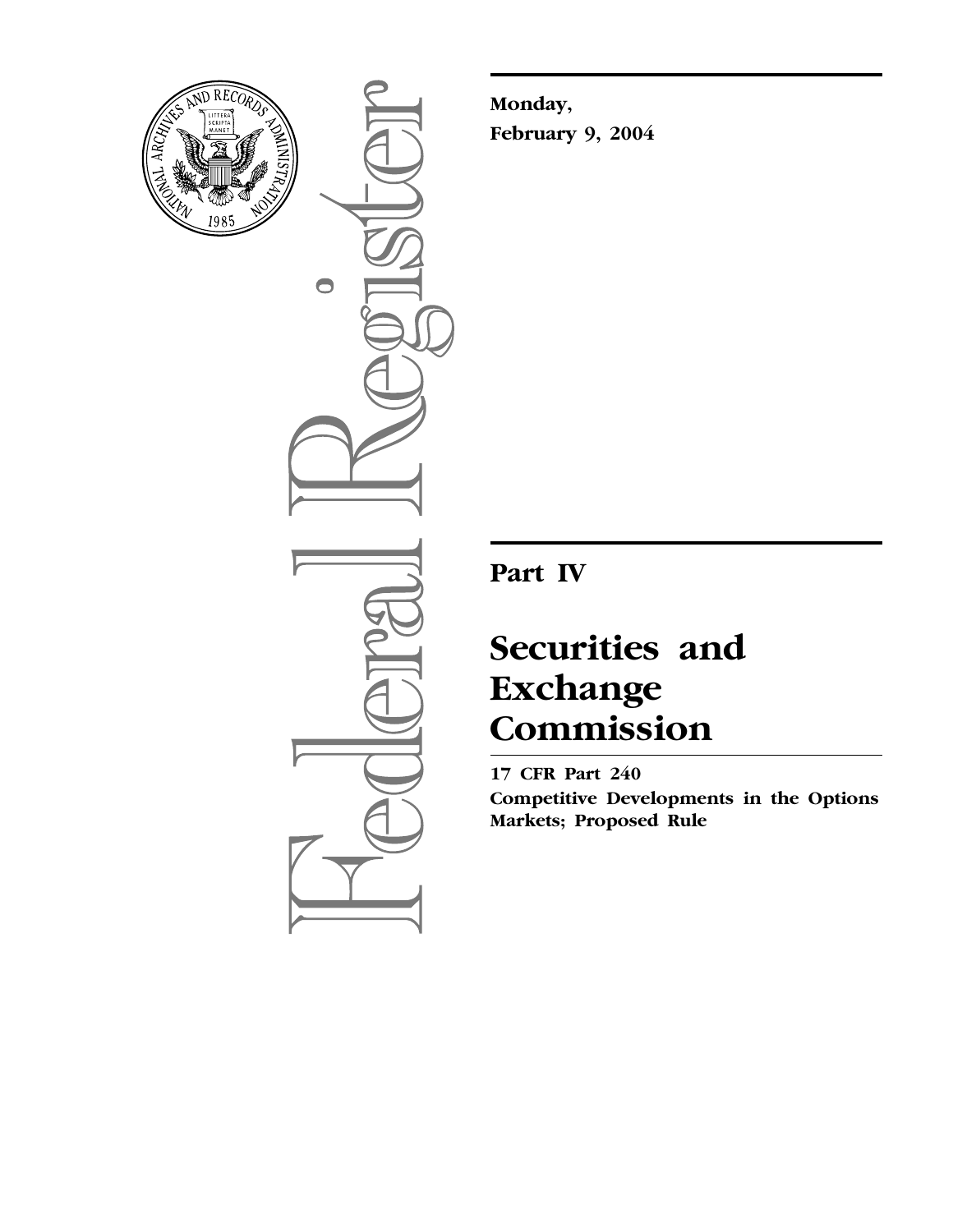## **SECURITIES AND EXCHANGE COMMISSION**

## **17 CFR Part 240**

**[Release No. 34–49175; File No. S7–07–04]** 

## **RIN 3235–AJ15**

## **Competitive Developments in the Options Markets**

**AGENCY:** Securities and Exchange Commission (''SEC'' or ''Commission''). **ACTION:** Concept release; request for comments.

**SUMMARY:** This Concept Release discusses changes in the options markets that have occurred since the start of widespread multiple trading of options that have had the greatest impact on competition. It also seeks comment on whether the Commission should take any action to improve the efficiency of the options markets and mitigate the conflicts of interest that may be impeding price competition in those markets.

**DATES:** Comments should be received by April 9, 2004.

**ADDRESSES:** To help us process and review your comments more efficiently, comments should be sent by hard copy or e-mail, but not by both methods. Comments sent by hard copy should be submitted in triplicate to Jonathan G. Katz, Secretary, Securities and Exchange Commission, 450 Fifth Street NW., Washington, DC 20549–0609. Comments also may be submitted electronically at the following e-mail address: *rule-comments@sec.gov.* All comment letters should refer to File No. S7–07–04. This file number should be included in the subject line if e-mail is used. All comments received will be posted on the Commission's Internet Web site (*http://www.sec.gov*) and made available for public inspection and copying in the Commission's Public Reference Room, 450 Fifth Street NW., Washington, DC 20549.

**FOR FURTHER INFORMATION CONTACT:** Elizabeth King, Associate Director, at (202) 942–0140, Richard Strasser, Attorney Fellow, (202) 942–0737, 450 Fifth Street NW., Washington, DC 20549–1001.

# **Table of Contents**

- I. Introduction
- II. Overview of Recent Changes
- A. Traditional Options Market Structure B. Start of Multiple Listing
- C. A New Options Exchange
- III. Impact of Enhanced Competition
- A. Narrower Spreads
- B. Marketplace Innovations
- 1. Expansion of Auto-Ex Systems
- 2. Enhanced Automation of Trading on Floor-Based Exchanges
- 3. Displaying Size in Quotes
- 4. Automated Systems that Enhance IntraMarket Quote Competition C. Payment for Order Flow, Specialist
- Guarantees, and Internalization 1. Payment for Order Flow Arrangements
- 2. Specialist Guarantees
- 3. Internalization
- IV. Concerns with Payment for Order Flow, Specialist Guarantees, and Internalization
	- A. Quote Competition
	- B. Best Execution
- C. Conflicts between the Roles of Market and SRO
- V. Regulatory Initiatives
	- A. Exchange Act Rule 11Ac1–6 B. Decimals
	-
	- C. Intermarket Linkage
	- D. Applying the Quote Rule to Options
	- E. Enforcement Settlement
- VI. Additional Steps that Could Be Taken to Address Concerns about Payment for Order Flow, Specialist Guarantees, and Internalization
	- A. Should the Commission Take Action at this Point?
	- B. Should the Commission Require Brokers to Rebate All or a Portion of Payments They Receive?
	- C. Should the Commission Ban Payment for Order Flow, Specialist Guarantees, and Internalization?
	- D. Should the Commission Ban Only Exchange-Sponsored Payment for Order Flow?
	- 1. Phlx Petition
	- 2. Susquehanna Request
	- E. Should the Commission Establish Uniform Rules and Enforcement Standards Regarding Internalization and Specialist Guarantees?
	- F. Should the Commission Apply Rule 11Ac1–5 to Options?
	- G. Would Penny Quotes in Options Reduce Payment for Order Flow?
- H. Should the Commission Apply the Limit Order Display Rule to Options?
- VII. Solicitation of Additional Comments

# **I. Introduction**

Competition among U.S. options exchanges dramatically expanded in the fall of 1999 when these markets began to compete by trading many of the same options products. This competition has had a number of benefits. Soon after this competition among the markets began, however, order entry firms started seeking opportunities to trade with their orders or be paid for their order flow from the competing markets. Since that time, payment for order flow and internalization of orders have become commonplace.

While there has been a great deal of informal discussion about the ways in which payment for order flow and internalization impact the options markets and other market participants, the Commission has not yet formally requested public comment on these and

other similar practices, such as specialist participation guarantees, and whether these practices raise concerns. This Concept Release discusses the changes in the options markets since the start of widespread multiple trading of options that have had the greatest impact on competition. It also seeks comment on whether the Commission should take any action to improve the efficiency of the options market and mitigate the conflicts of interest that may be impeding price competition in those markets.

#### **II. Overview of Recent Changes**

#### *A. Traditional Options Market Structure*

Prior to the start of widespread multiple listing of equity options in 1999, the options exchanges then in operation (the American Stock Exchange (''Amex''), Chicago Board Options Exchange (''CBOE''), Pacific Exchange (''PCX'') and Philadelphia Stock Exchange (''Phlx''), collectively, ''floor-based options exchanges'') had priority rules that allocated trades among competing market participants on their floors. Some of these allocation methods were designed to enhance price competition, while others were designed to achieve other purposes, such as rewarding specialists or market makers for providing liquidity to the market.

To facilitate price competition on these markets, orders sent to the floors of each of the exchanges generally were exposed to an auction before a specialist and other market participants, including market makers and floor brokers in the crowd. Generally, contracts were allocated to the market participants in the following order: (1) The first identifiable bid or offer at the best price and (2) all other market participants on parity with the best bid or offer. This allocation principle was designed to promote price competition by rewarding market participants willing to set the best price.

Nevertheless, the options exchanges deviated from price-time priority to achieve other goals. For example, the exchanges developed specialist guarantees to reward specialists for committing capital on the exchange floor. Specialist guarantees give priority to a specialist over other market makers by allocating a certain percentage of each order to the specialist when that specialist's quote is equal to the best price quoted on the exchange.<sup>1</sup> In addition, the options exchanges provided limited opportunities for upstairs firms to trade with large

<sup>1</sup>*See infra* notes 46–50 and accompanying text.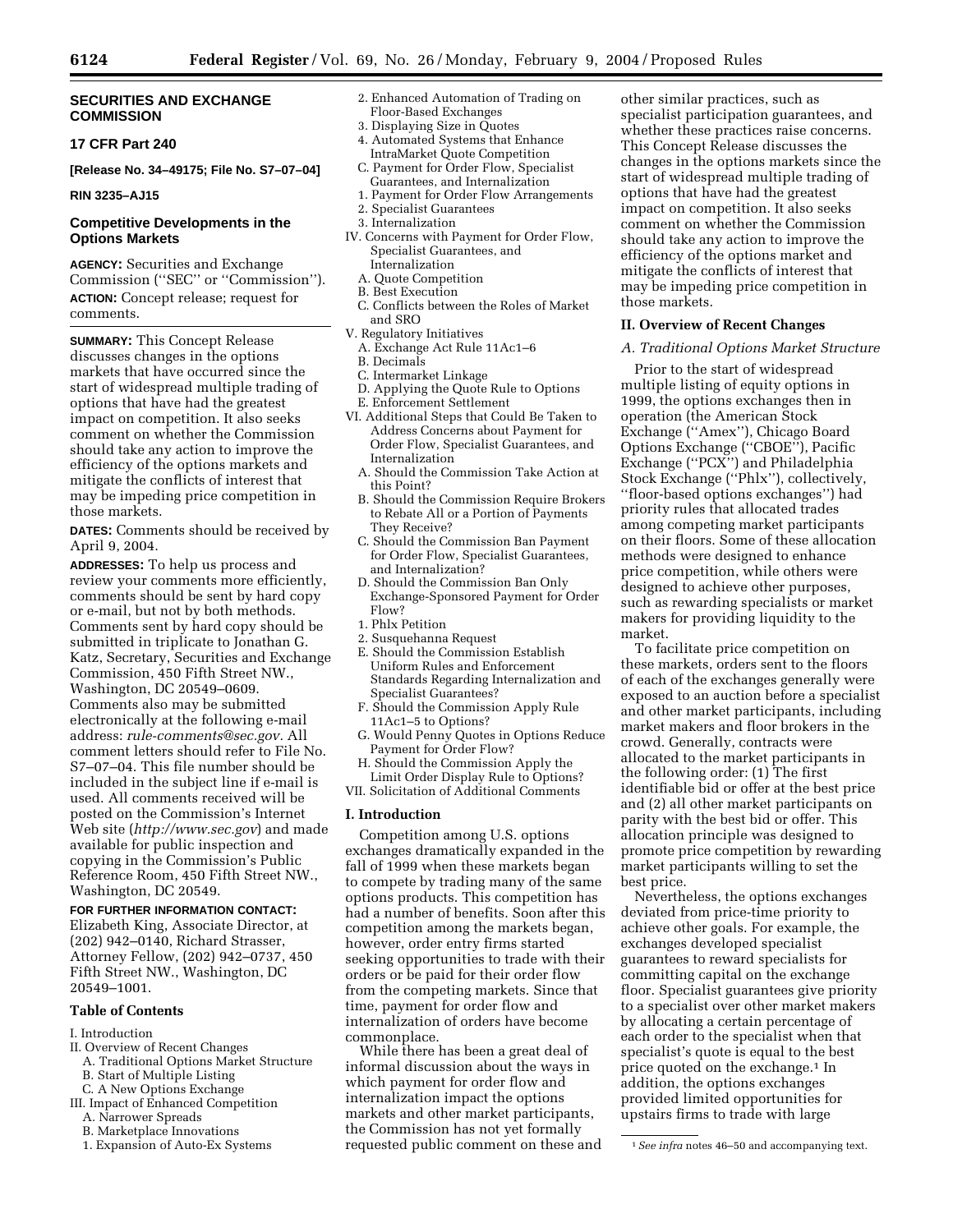customer orders where the crowd chose not to trade with them.2

In addition, the options exchanges developed automated execution (''autoex'') facilities to execute smaller orders quickly and efficiently at the prevailing bid or offer without first exposing those orders to an auction. These orders were automatically executed at the exchange's disseminated price, which in almost all cases was the price generated by the specialist's auto-quote.3 Under a traditional options market structure, the specialist is the only market maker on the exchange with the capability to auto-quote, and these quotes are considered the quotes of all the market makers in the crowd.4 Exchange rules generally permit a market maker to improve the price established by the specialist's auto-quote by announcing the better price in the crowd. The specialist (or an exchange quote reporter) then manually reflects this better price in the exchange's disseminated quote. This manual process is cumbersome, permitting market makers to improve the quote only in one series of an option at a time.5 In addition, until recently, there was little incentive to improve the quote generated by the specialist's auto-quote because exchange rules allocating automatically executed orders did so regardless of whether a particular market maker improved the quote.<sup>6</sup>

3This release uses the term ''auto-quote'' to refer to an electronic system specialists and other market makers use that automatically monitors and instantly updates quotations using a mathematical formula measuring certain characteristics of the options and underlying interest. This formula is based on a number of components that impact the value of the option, such as volatility, interest rate, and dividend. *See, e.g.*, Phlx Rule 1080, Commentary .01(a)–(b).

4*See e.g.*, Exchange Act Release No. 47959 (May 30, 2003), 68 FR 34441, 34442 (June 9, 2003) (approving SR–CBOE–2002–05).

5*See, e.g.*, Exchange Act Release No. 45677 (March 29, 2002), 67 FR 16476 (April 5, 2002) (approving SR–CBOE–2002–07). Any member of the trading crowd who submits a manual quote that improves an exchange's disseminated quote is considered to be a responsible broker or dealer under Rule 11Ac1–1(c) under the Act and it must be firm for the price of its quote up to its disseminated size. Rule 11Ac1–1(b) under the Act requires the exchange that receives the manual quote to disseminate it. *Id.*

<sup>6</sup> *Id.* As discussed below, the floor-based options exchanges reached a settlement with the Commission resulting from an enforcement action that requires, among other things, that those exchanges amend their existing rules governing their automated quotation and execution systems to

# *B. Start of Multiple Listing*

From 1977 until August 1999, most actively traded options were listed on only one exchange.7 Moreover, unlike in equity securities, there is no over-thecounter market for standardized options. Consequently, firms had no choice as to where to send a customer's order for such singly listed options. The Commission has long held the view that multiple listing of equity options, subject to the Commission's oversight under the national market system, could spur competition among options markets to provide more efficient trading services resulting in lower transaction costs for investors.8 To promote multiple listing, the Commission adopted Exchange Act Rule 19c–5 in 1989.9

Rule 19c–5 prohibits exchanges from having rules that limit their ability to list any stock options class because that options class is listed on another options exchange. Nevertheless, most options did not begin trading on multiple markets until August 1999.10 Today, virtually all actively traded equity options trade on multiple markets, a development that has enhanced competition among the options exchanges.

#### *C. A New Options Exchange*

The launch of the International Securities Exchange (''ISE'') in May 2000, the first new exchange in over two decades, further intensified competition.11 ISE introduced to the U.S. a market model for options in which multiple market makers on the

8*See, e.g.*, Exchange Act Release No. 22026 (May 8, 1985), 50 FR 20310 (May 15, 1985).

9*See* Exchange Act Release No. 26870 (May 26, 1989), 54 FR 23963 (June 5, 1989).

10For a discussion of some of the factors that may have contributed to the multiple listing of actively traded options, *see* ''Poachers take stock, then wait and watch for more options: CBOE's trading of Dell has put even more pressure on U.S. exchanges to abandon their 'gentlemen's agreement,' '' Financial Times p. 26 (August 26, 1999).

11The ISE trades 597 options issues. Trading in these issues across all options exchanges represents about 90% of options industry volume. *See http:/ /www.iseoptions.com* (Dec. 14, 2003).

exchange quote independently.12 ISE's disseminated prices are the result of this intramarket competition.

Greater competition among options exchanges for order flow has manifested itself in many ways. Exchange transaction fees for customers have all but disappeared. Spreads are narrower. Markets have expanded and enhanced the services they offer and introduced innovations to improve their competitiveness. At the same time, inducements to order flow providers, including payment for order flow and internalization opportunities, have increased.

## **III. Impact of Enhanced Competition**

#### *A. Narrower Spreads*

One of the most palpable results of enhanced competition in the options markets is the narrowing of spreads. Lower spreads can provide better prices for investors. In December 2000, the Commission staff issued the results of a preliminary study of one-week periods from August 1999 (a benchmark period prior to widespread multiple listing of actively traded options) and October 2000 (a benchmark period during which the actively traded options in the study were listed on more than one exchange) to determine, among other things, how multiple listing impacted quote competition and spreads in the options markets.13 The staff found that average exchange-quoted spreads (*i.e.*, intraexchange spreads, representing the bid and the offer of one exchange) for the most actively traded options (*i.e.*, those under \$20) decreased by 8% from the August 1999 period to the October 2000 period. Exchange-quoted spreads indicate how aggressively the market participants on individual exchanges

13Special Study: Payment for Order Flow and Internalization in the Options Markets, Office of Compliance Inspections and Examinations and Office of Economic Analysis (Dec. 2000) [''SEC Staff Special Study''].

<sup>2</sup>*See infra* notes 51–53 and accompanying text. This release uses the term ''upstairs firm'' to mean a broker-dealer that is seeking to facilitate or trade with its own public customer's options order on an exchange upon which the broker-dealer is a member. The broker-dealer may or may not be affiliated with the specialist in the option issue that is the subject of the customer order.

increase incentives to quote competitively. *See infra* note and accompanying text.

<sup>7</sup> In August 1999, 32% of equity options were traded on more than one exchange. By September 2000, that number had risen to 45%. Over the same period, the percentage of aggregate option volume traded on only one exchange fell from 60% to 15%. Exchange Act Release No. 43085 (July 28, 2000), 65 FR 47918, 47919 (August 4, 2000) (proposing to extend Exchange Act Rule 11Ac1–1 to options). According to the Options Clearing Corporation, by September 2003, 98.3% of equity options traded on more than one exchange. For a discussion of the early development of multiple trading in the options markets *see* Exchange Act Release No. 24613 (June 18, 1987), 52 FR 23849 (June 25, 1987) (proposing Exchange Act Rule 19c–5).

<sup>12</sup>Under ISE's rules, one Primary Market Maker (''PMM'') and at least two Competitive Market Makers (''CMMs'') are assigned to each options class traded on the exchange. ISE Rule 802(c). Among other obligations, a PMM must enter continuous, two-sided quotes in all of the options classes to which it is assigned. A CMM must participate in the opening and make markets and enter into any resulting transaction on a continuous basis in at least 60% of the options classes in the group of classes to which it is assigned. ISE Rule 804. CMMs are able to stream their quotes on ISE electronically. By contrast, until recently, the floorbased options exchanges' disseminated quotes represented only the auto-quote price of the specialist or specialist-equivalent. The other market makers could effect changes in that quote only through open outcry or through the manual entry of quotes. *See, e.g.*, Exchange Act Release No. 47676 (April 14, 2003), 68 FR 19865, 19866 (April 22, 2003) (SR–CBOE–2002–05, proposing to establish CBOE's hybrid trading system).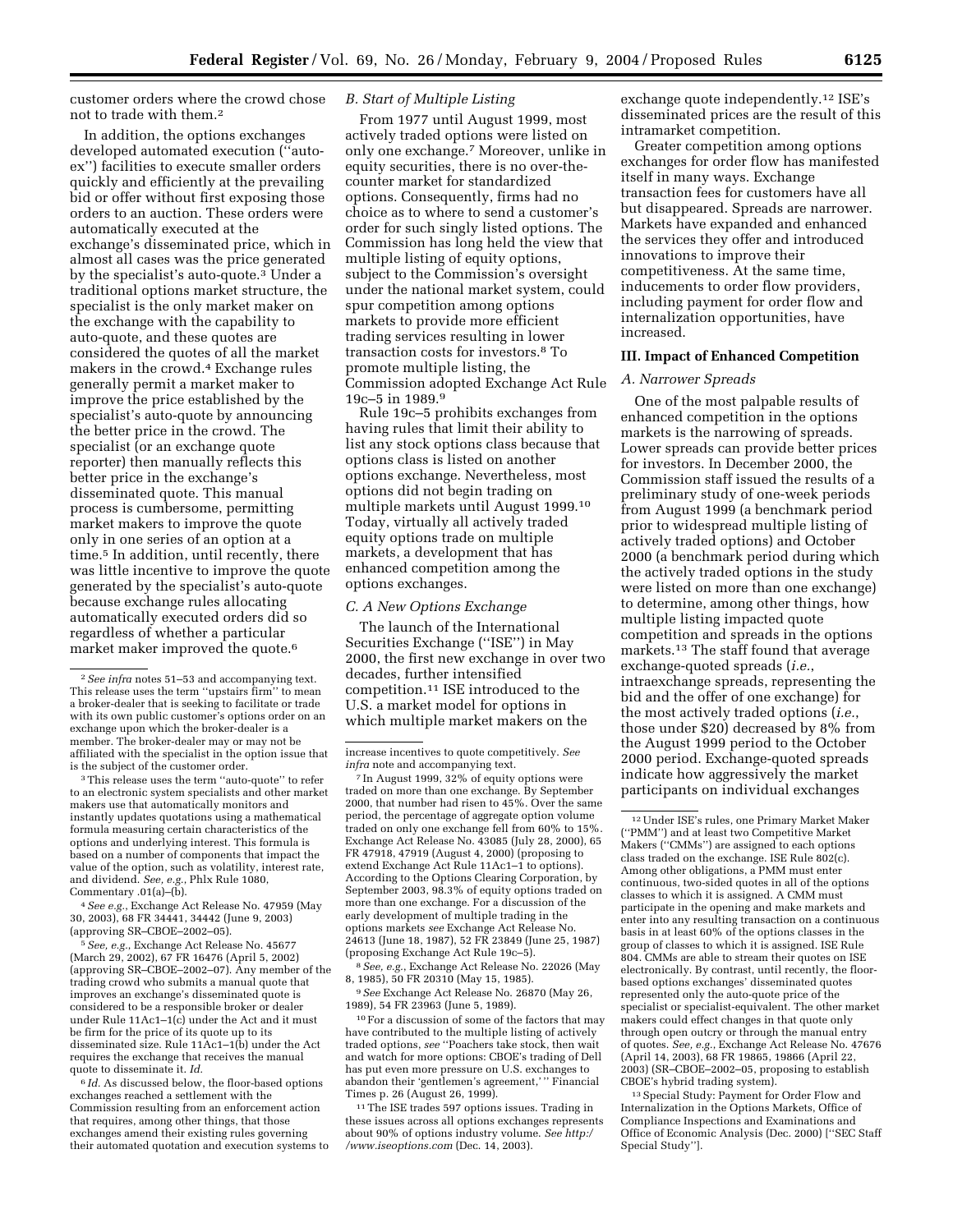are setting their quotes. Quoting across exchanges over this period showed a much more dramatic change. The tradeweighted consolidated national best bid and offer (''NBBO'')14 spreads fell from \$0.29 in August 1999 to \$0.18 in October 2000, a decline of nearly 38%.15

The actual transaction costs that investors paid for their options executions (measured by effective spreads) also declined from the August 1999 period to the October 2000 period.16 The average effective spread for options priced below \$20 was \$0.21 in August 1999 and \$0.17 in October 2000, a decline of approximately 19%. The most dramatic decline, however, was witnessed in smaller orders (typically orders of 50 or fewer contracts). For those orders, which are eligible for automatic execution, the average effective spread fell from \$0.26 in August 1999 to \$0.17 in October 2000, a drop of nearly 35%.

Average realized spreads (another measure of trading costs) for options priced below \$20 were \$0.18 in August 1999 and \$0.17 in October 2000.17 Average realized spreads for larger orders (*i.e.*, those above 50 contracts and ineligible for automatic execution at that time) actually increased from \$0.10 in August 1999 to \$0.16 in October 2000 (a 60% increase). This increase partially offset a fall in the average realized spread for smaller orders in these options, which declined from \$0.23 in August 1999 to \$0.16 in October 2000, a drop of approximately 30%.

The findings of academic economic studies that have examined the substantial increase in multiple listing of active options since late 1999 are

consistent with the Commission staff's findings.18

## *B. Marketplace Innovations*

In addition to narrowing spreads, the expansion of multiple trading has led the options markets to implement market structure innovations designed to attract more order flow by enhancing the efficiency, transparency, and liquidity of their markets. Such innovations include increasing the automated processing of orders routed to the floor-based options exchanges, expanding access to exchanges' automated execution systems to include broker-dealer orders as well as customer orders, and displaying the size of trading interest in quotations. Finally, exchanges have implemented electronic systems that enhance intramarket competition by permitting market makers independently to auto-quote.

## 1. Expansion of Auto-Ex Systems

In response to evolving market structures, technological advances, and enhanced competition among the markets, options exchanges have made changes to their auto-ex systems. Initially, auto-ex systems were designed to provide instantaneous executions for small public customer orders. In response to competitive pressures and a growing demand for quicker and more efficient executions, the options exchanges began increasing the maximum number of contracts eligible for execution through their auto-ex systems.19 After the start of multiple

19 During the 1980s, options exchanges permitted orders in sizes of between five and ten options contracts to be executed through their auto-ex systems. *See, e.g.*, Exchange Act Release Nos. 21695 (Jan. 28, 1985), 50 FR 4823 (Feb. 1, 1985) (File No. SR–CBOE–84–30) (permitting automated executions of up to five contracts); 22015 (May 6, 1985), 50 FR 19832 (May 10, 1985) (File No. SR–CBOE–85–14) (permitting automated executions of up to ten

listing, the use of auto-ex systems has expanded significantly.

In 2000, all of the floor-based options exchanges simultaneously increased the maximum number of options contracts in an order eligible for automated execution from fifty to seventy-five contracts 20 and quickly increased the size again to 100 contracts.<sup>21</sup> In 2001, three of the options exchanges—Amex, Phlx, and PCX—increased their maximum guaranteed order size for automated execution to 250 contracts.22 In 2003, Amex increased its maximum guaranteed order size for automated executions to 500 contracts.23

The competitive responses with respect to one of the most widely traded exchange-traded funds, QQQ, which

Over the next decade, the maximum number of options contracts per order permitted for automated execution steadily increased from ten contracts to fifty contracts. *See, e.g.*, Exchange Act Release Nos. 24899 (Sept. 10, 1987), 52 FR 35012 (Sept. 16, 1987) (File No. SR–Amex–87–21); 28411 (Sept. 6, 1990), 55 FR 37784 (Sept. 13, 1990) (File Nos. SR–CBOE– 89–27 and SR–CBOE–89–29); 29837 (Oct. 18, 1991), 56 FR 55146 (Oct. 24, 1991) (File No. SR–Phlx–91– 33); and 34946 (Nov. 7, 1994), 59 FR 59265 (Nov. 16, 1994) (File No. SR–PSE–94–18); 32906 (Sept. 15, 1993), 58 FR 49345 (Sept. 22, 1993) (File No. SR–Phlx–92–38); 36601 (Dec. 18, 1995), 60 FR 66817 (Dec. 26, 1995) (File No. SR–Phlx–95–39); 41821 (Sept. 1, 1999), 64 FR 50313 (Sept. 16, 1999) (File No. SR–CBOE–99–17); 41823 (Sept. 1, 1999), 64 FR 49265 (Sept. 10, 1999) (File No. SR–PCX–99– 04); and 42094 (Nov. 3, 1999), 64 FR 61675 (Nov. 12, 1999) (File No. SR–Amex–99–43).

20*See* Exchange Act Release Nos. 43516 (Nov. 3, 2000), 65 FR 69079 (Nov. 15, 2000) (File No. SR– Amex–99–45); 43517 (Nov. 3, 2000), 65 FR 69082 (Nov. 15, 2000) (File No. SR–CBOE–99–51); 43515 (Nov. 3, 2000), 65 FR 69114 (Nov. 15, 2000) (File No. SR–Phlx–99–32); and 43518 (Nov. 3, 2000), 65 FR 69111 (Nov. 15, 2000) (File No. SR–PCX–00–32).

21*See* Exchange Act Release Nos. 43887 (Jan. 25, 2001), 66 FR 8831 (Feb. 2, 2001) (File Nos. SR– Amex–00–57 and SR–PCX–00–18); 44008 (Feb. 27, 2001), 66 FR 13599 (March 6, 2001) (File No. SR– CBOE–01–03); 44054 (March 8, 2001), 66 FR 15314 (March 16, 2001) (File No. SR–Phlx–2001–31) (permitting automated executions of up to 100 contracts in QQQ options); and 44404 (June 11, 2001), 66 FR 32857 (June 18, 2001) (File No. SR– Phlx–2001–51) (permitting automated executions of up to 100 contracts in all options).

22*See* Exchange Act Release Nos. 45628 (March 22, 2002), 67 FR 15262 (March 29, 2002) (File No. SR–Amex–2001–94); 45641 (March 25, 2002), 67 FR 15445 (April 1, 2002) (File No. SR–PCX–2001–48); 45629 (March 22, 2002), 67 FR 15271 (March 29, 2002) (File No. SR–Phlx–2001–89) (permitting automated executions of up to 250 contracts in QQQ options); and 45893 (May 8, 2002), 67 FR 34746 (May 15, 2002) (File No. 2002–25) (permitting automated executions of up to 250 contracts in all options).

23*See* Exchange Act Release No. 47673 (April 14, 2003), 68 FR 19242 (April 18, 2003) (File No. SR– Amex–2003–08). Amex floor officials have the discretion to raise the auto-ex limit to 500 contracts on a case-by-case basis.

<sup>14</sup>The NBBO is the interexchange best bid or offer, where each side of the best bid and offer, regardless of the quoting exchange, is used. Although an NBBO was not calculated for the options markets at the time the study was conducted, the SEC staff calculated one for purposes of the study.

<sup>15</sup>The SEC Staff Special Study concluded that, in addition to multiple listing, the drop in the consolidated NBBO spread also could have been attributed, at least in part, to the entrance of ISE into the market at that time. *See* SEC Staff Special Study, *supra* note 13 at text accompanying notes 72–73.

 $^{\rm 16}\!$  The effective spread is twice the absolute difference between the trade price and the midpoint of the bid-ask spread at the time the trade report was received by the Options Price Reporting Authority. The lower the effective spread, the lower the cost to the investor.

<sup>&</sup>lt;sup>17</sup>The realized spread is a measure of trading costs, taking into account the informational impact of the trade. It compares execution prices to the bid/ offer mid-point five minutes after the execution occurs, which provides a hypothetical measure of a trade's profitability to the executing broker. Effective spreads and realized spreads reflect the direct costs to investors of trading on a given options market.

<sup>18</sup>*See, e.g.*, Battalio, Robert, Brian Hatch, and Robert Jennings, ''Toward a National Market System for U.S. Exchange-Listed Equity Options,'' Journal of Finance, forthcoming (covering June 2000 to January 2002 and indicating that bid-ask spreads have declined since multiple listing of most active options) and De Fontnouvelle, Patrick, Raymond P.H. Fishe, and Jeffrey H. Harris, ''The Behavior of Bid-Ask Spreads and Volume in Options Markets During the Competition for Listings in 1999,'' Journal of Finance, Vol. 58, No. 6 pp. 2437–2463 (2003) (indicating that spreads became significantly narrower around August 1999 when a large number of options moved from single to multiple listing). The results of these studies are consistent with other research that studied earlier periods. *See, e.g.*, Mayhew, Stewart ''Competition, Market Structure, and Bid-Ask Spreads in Stock Option Markets,'' Journal of Finance v.57 n.2 (April 2002) pp. 931– 958 (examining CBOE options from 1986 to 1997 and indicating that options listed on multiple exchanges had narrower spreads than those listed on a single exchange) and ''The Effect of Multiple Trading on the Market for OTC Options,'' SEC (1986).

contracts); and 27599 (Jan. 9, 1990), 55 FR 1751 (Jan. 18, 1990) (File No. SR–Phlx–89–03) (permitting automated executions of up to ten contracts). PCX allowed automated executions of up to ten contacts in 1993. *See* Exchange Act Release No. 32703 (July 30, 1993), 58 FR 42117 (August 6, 1993) (File No. SR–PSE–92–37).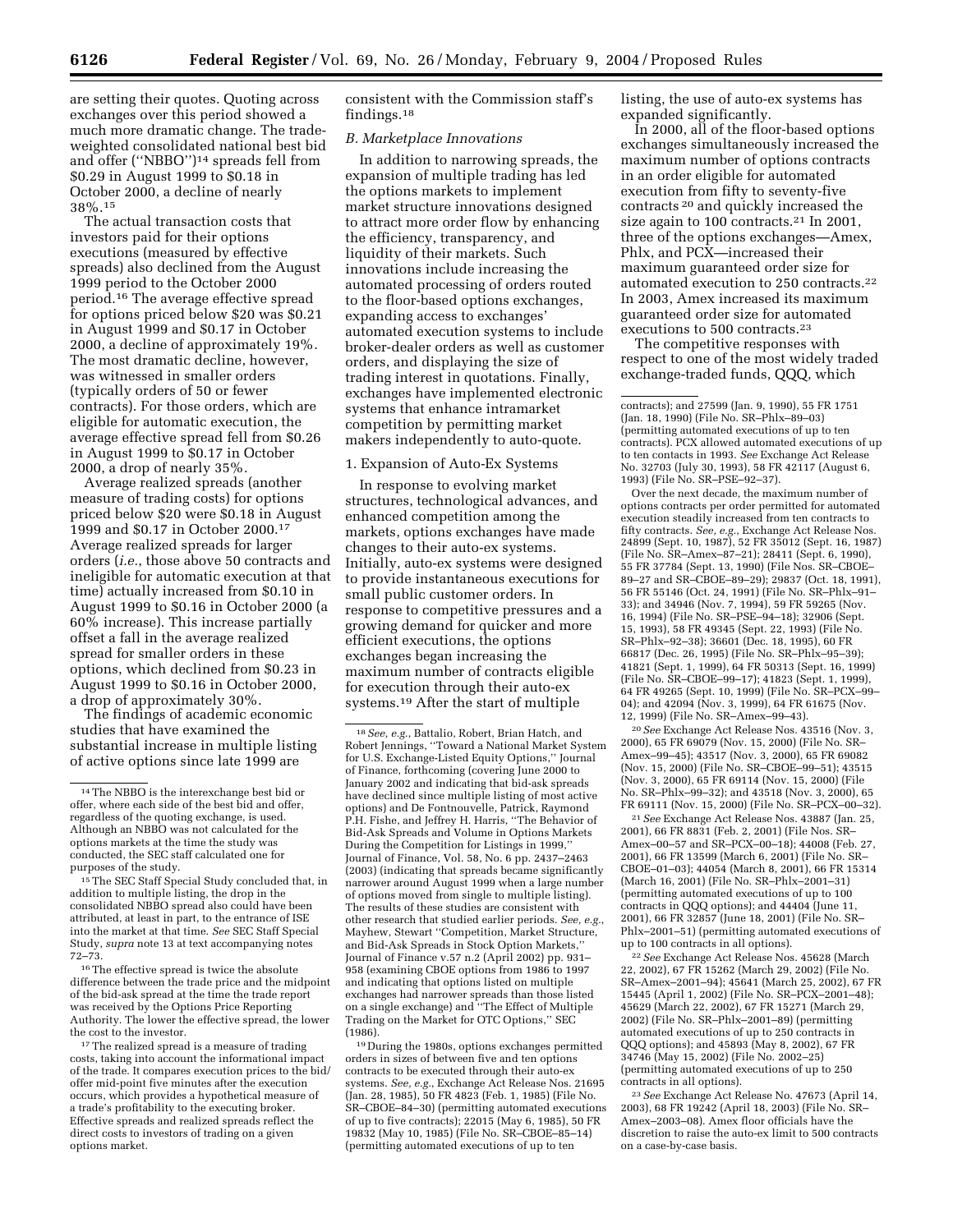tracks the Nasdaq 100 Index, illustrate the fiercely competitive nature of the options markets since the start of multiple listing. In 2002, CBOE began allowing automated executions of up to 500 contracts in QQQ options.24 Amex immediately matched the CBOE's proposal.25 ISE soon announced that its Primary Market Maker in the QQQ options would guarantee a size of up to 2,000 contracts in the two near-term expiration months and up to 1,000 contracts for all other expiration months for customer orders in QQQ options. Amex soon matched ISE's move.26 In late 2002, Phlx matched ISE's and Amex's maximum guaranteed automated execution order size for QQQ options.27 In early 2003, PCX matched the other exchanges.28

In addition to increasing the size of public customer orders eligible for automated execution, in 2001, the options exchanges began permitting non-market maker broker-dealer orders to be executed through their respective auto-ex systems.29

2. Enhanced Automation of Trading on Floor-Based Exchanges

The floor-based options exchanges have also increased the automated handling of orders on their facilities. For example, Phlx, CBOE, and Amex enhanced the integration of their automated execution systems with their order books to enable incoming orders to trade automatically with booked orders that establish the prevailing market.30 Similarly, several exchanges

26*See* Exchange Act Release No. 45828 (April 25, 2002), 67 FR 22140 (May 2, 2002) (File No. SR– Amex–2002–30).

27*See* Exchange Act Release No. 46531 (Sept. 23, 2002), 67 FR 61370 (Sept. 30, 2002) (File No. SR– Phlx–2002–47).

28*See* Exchange Act Release No. 47667 (April 10, 2003), 68 FR 19244 (April 18, 2003) (File No. SR– PCX–2003–14).

29*See* Exchange Act Release Nos. 45032 (Nov. 6, 2001), 66 FR 57145 (Nov. 14, 2001) (File No. SR– PCX–00–05); 46517 (Sept. 20, 2002), 67 FR 61182 (Sept. 27, 2002) (File No. SR–PCX–2002–50); 46479 (Sept. 10, 2002), 67 FR 58654 (Sept. 17, 2002) (File No. SR–Amex–2002–57); 45758 (April 15, 2002), 67 FR 19610 (April 22, 2002) (File No. Phlx–2001–40); 46660 (Oct. 15, 2002), 67 FR 64951 (Oct. 22, 2002) (File No. SR–Phlx–2002–50); 45967 (May 20, 2002), 67 FR 37888 (May 30, 2002) (File No. SR–CBOE– 2002–22); 46113 (June 25, 2002), 67 FR 44486 (July 2, 2002) (File No. SR–CBOE–2002–35); and 46598 (Oct. 3, 2002), 67 FR 63478 (Oct. 11, 2002) (File No. SR–CBOE–2002–56).

30Exchange Act Release Nos. 48472 (Sept. 10, 2003), 68 FR 54513 (Sept. 13, 2003) (permits automated execution on Phlx of eligible inbound customer and off-floor broker-dealer limit orders

are automating the execution of orders on the book that lock or cross a quote generated by the exchange's auto-quote systems.31 In addition, Amex automated the allocation of contracts between specialist and registered options traders under certain circumstances where the specialist would otherwise manually allocate such contracts.32

## 3. Displaying Size in Quotes

Displaying information about the size of options quotes is another recent enhancement in the options markets. Since its inception in May 2000, the ISE displayed quotations accompanied by size within its market. At that time, the Options Price Reporting Authority (''OPRA'') did not collect from the options exchanges and disseminate to quotation vendors the sizes associated with options quotations. In addition, the floor-based options exchanges did not independently display the sizes of their market participants' quotations.

In response to the increased transparency offered on ISE's electronic system, the floor-based exchanges began to implement technology to disseminate quotations with size. In addition, OPRA enhanced its systems to collect and disseminate quotations with size from the options exchanges. In 2001, each of the options exchanges began disseminating the size associated with their quotations through OPRA.33

## 4. Automated Systems That Enhance IntraMarket Quote Competition

ISE's electronic structure enables it to collect and disseminate competitive

31*See* Exchange Act Release Nos. 44462 (June 21, 2001), 66 FR 34495 (June 28, 2001) (approving CBOE proposal to allow orders on the book to be executed automatically where a quote generated by the exchange's auto-quote system is equal to or crosses the exchange's best bid or offer as established by a booked order); and 44468 (June 22, 2001), 66 FR 34505 (June 28, 2001) (approving PCX pilot program to allow automated execution of marketable limit orders against market makers when the limit orders are crossed or locked by PCX's auto-quote system). *See also* File No. SR– Phlx–2003–30 (Phlx proposal to execute automatically limit orders on the book when the exchange's auto-quote (or a specialist's quote) crosses or locks the exchange's best market as set by an order in the book).

32Exchange Act Release No. 45974 (May 22, 2002), 67 FR 37886 (May 30, 2002).

33*See* Exchange Act Release Nos. 44145 (April 2, 2001), 66 FR 18662 (April 10, 2001) and 44383 (June 2, 2001), 66 FR 30959 (June 8, 2001); and CBOE Regulatory Circular RG 01–50 (April 17, 2001).

quotes from multiple market makers. Because ISE's market makers only trade with incoming orders when their quotes represent the best price,34 they have a strong incentive to quote aggressively. As a result, ISE's disseminated prices represent the best quote of any market maker or priced order in the ISE order book and frequently set or match the best bid or offer in the market.35

Unlike the ISE, quotes on the floorbased options exchanges historically represented the auto-quotes of the specialists. These quotes, however, are considered the quotes of all market makers on the exchange. When orders are routed to a floor-based options exchange for automated execution, they generally trade at the auto-quoted price. Such orders are allocated to market makers in the crowd on a ''wheel,'' where they each take portions of an order in turn. Thus, market makers do not have an incentive, or even a practical ability, to improve the disseminated quote.

ISE soon began to capture market share from the other options exchanges. In response to competition from ISE and to comply with the terms of a settlement agreement the floor-based options exchanges reached with the Commission, the floor-based exchanges introduced new technology to their trading platforms to enhance the speed and efficiency of executions on those markets.36 One of the more recent innovations is CBOE's hybrid trading platform, which it began rolling out in 2003. This new trading platform combines features of the open outcry

36See, *e.g.*, ''CBOE Bets Streaming Quotes Will Cool ISE—The Chicago Board Options Exchange is launching a hybrid-trading system with streaming market-maker quotes to counter its all-electronic rival,'' Wall Street & Technology p. 41 (July 1, 2003). As discussed in Section V. E. infra, the enforcement settlement required the floor-based options exchanges, among other things, to amend their existing rules governing their automated quotation and execution systems to increase incentives to quote competitively.

<sup>24</sup>*See* Exchange Act Release No. 45676 (March 29, 2002), 67 FR 16478 (April 5, 2002) (order approving File No. SR–CBOE–2001–70).

<sup>25</sup>*See* Exchange Act Release Nos. 45756 (April 15, 2002), 67 FR 19603 (April 22, 2002) (notice of filing and immediate effectiveness of File No. SR–Amex– 2002–29).

against booked customer limit orders at the exchange's disseminated quote); 45244 (Jan. 7, 2002), 67 FR 1526 (Jan. 11, 2002) (allows certain orders entered through CBOE's order routing system to trade automatically against the book); and  $42652$ (April 7, 2000), 65 FR 20235 (April 14, 2000) (incoming market and marketable limit orders bypass Amex's auto-ex system and match against orders in the book).

 $^{\rm 34}$  See ISE Exchange Approval, infra note 52, text accompanying nn. 93–94.

<sup>35</sup>The Commission's Office of Economic Analysis studied ten of the most actively traded options issues (AOL, Citigroup, Cisco, Dell, IBM, Microsoft, Intel Wrap, Pfizer, Peoplesoft, and QQQ Wrap) for the period of June 2–6, 2003 (prior to the implementation of CBOE's hybrid trading system, discussed below) and found that ISE was at the best bid and at the best offer in these options significantly more frequently than any other options exchange. The study also found that ISE was alone at the best bid and offer significantly more frequently than any other exchange. ISE was at the inside bid 87% of the time compared to 56% of the time for CBOE, the next closest competitor. ISE was at the inside ask 83% of the time (compared with 61% for CBOE, the next most frequent). ISE was alone at the inside bid 12% and alone at the inside ask 11% of the time (compared to CBOE's 3% and 5%, CBOE was the second most frequent in each).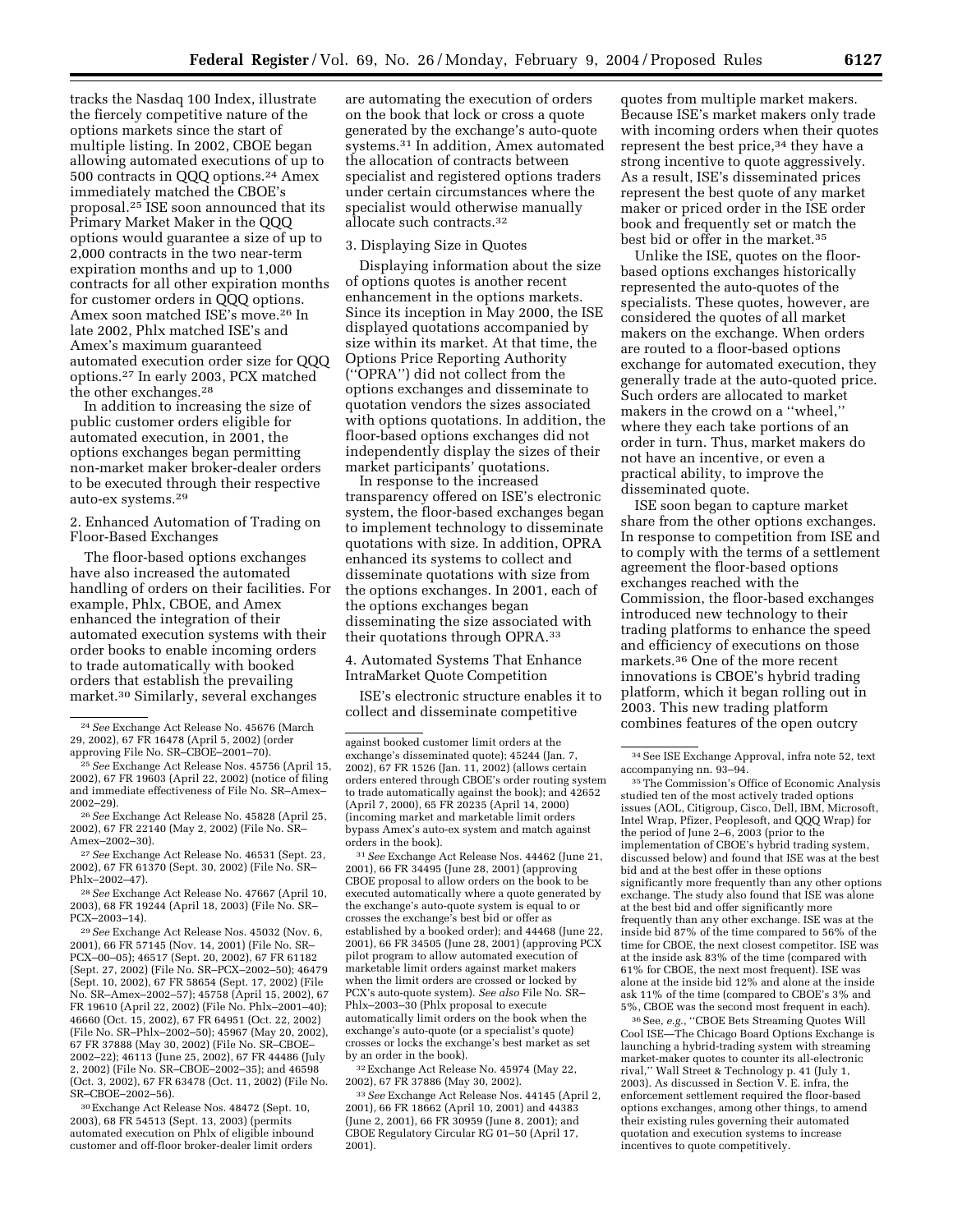market with an electronic, competing dealer model.37

As is the case with ISE's model, CBOE's hybrid trading platform allows market makers and designated primary market makers (''DPM's) (CBOE's specialist equivalent) to submit electronically quotes that represent their own trading interest. In addition, floor brokers in the crowd may enter orders on behalf of their customers. The best bid and offer among submitted market maker quotes and customer orders is disseminated as CBOE's best bid or offer. As such, the hybrid trading platform greatly expands the potential sources of intraexchange quote competition on CBOE.38

Preliminary research on the first group of securities phased into CBOE's hybrid platform shows a dramatic narrowing of quoted and effective spreads in those securities on CBOE. The Commission's Office of Economic Analysis examined average quoted and effective spreads of the first 22 options classes phased into CBOE's hybrid trading platform and found that average quoted spreads decreased from \$0.2422 over the 20 trading days before each of the options was phased into the system, to \$0.1929 in the 20 trading days after the options were phased in, a decrease of over 20%.39 The average effective spread for these securities on CBOE decreased from \$0.1170 to \$0.0974, a decline of nearly 17%. Two control samples were used to ensure that these observed changes were not driven by other, coincidental changes in market conditions'quotes on the same options on the other exchanges, and quotes on other CBOE options that did not switch to the hybrid platform. No similar decrease in quoted and effective spreads was observed in the control sample.

Other registered options exchanges have developed their own innovative technology platforms. For example, in May 2003, the Commission approved PCX's new hybrid trading platform

39Because the 22 options classes were phased in over multiple days between June 12 and July 11, 2003, to compare spreads consistently it was necessary to assign event dates from ''20 to 20 to each of the classes. An event date of ''20 was the date 20 trading days before an option was phased into the hybrid platform. An event date of 0 was the date it was phased in, and an event date of 20 was the date 20 trading days after a class was phased in.

which will accommodate independent quotations from three types of market makers.40 As they do today, Lead Market Makers (''LMMs'') would continue to provide two-sided markets throughout the trading day, while conducting their trading activities on the floor of the exchange. Remote Market Makers would be permitted to enter quotes and effect trades from offsite locations and to select their appointed issues. Floor Market Makers, which are registered market makers with basic obligations on the PCX options floor, would continue to trade as they do today and would supply independently generated quotes with size. Members could choose not to generate their own quote independently by acting as Supplemental Market Makers, which would add liquidity at the same price that is then being disseminated by the LMM. PCX began phasing in the new platform on October 6, 2003. Like the CBOE hybrid system, PCX's system should enhance intraexchange quote competition.

## *C. Payment for Order Flow, Specialist Guarantees, and Internalization*

While encouraging innovations by options exchanges, multiple listing also resulted in competition among markets in the form of payment for order flow, enhanced specialist participation rights, and internalization. Unlike the forms of competition described above, which clearly benefit customers, these arrangements principally benefit intermediaries in the first instance, which may or may not pass on those benefits to their customers. The broad proliferation of these arrangements in the options markets followed widespread multiple listing of the most active options in 1999.41

41 In its December 2000 study, the SEC staff examined the rise of payment for order flow arrangements in the options markets and found that the percentage of retail customer options orders that were paid for under a payment for order flow arrangement soared from August 1999, when virtually no orders were subject to such arrangements, to August 2000, when nearly 78% of such orders were. *See* SEC Staff Special Study, *supra* note 13. The staff found that cash payments were the most common form of payment for order flow in the options markets, although other inducements also were noted. For instance, some firms routed customer options orders to affiliated specialists. Firms that route order flow to an

When most options were traded on only one market, order entry firms had no choice where they routed their customers' orders for execution. As the number of trading venues for those options increased, however, order entry firms could choose between these venues in executing customers' orders. Indeed, where the same option trades on multiple venues, a broker-dealer's best execution obligation requires regular and rigorous review of execution quality. As a result, options markets and the market participants that trade there have sought to make their markets more attractive to order entry firms whose order flow they are attempting to attract. As discussed above, market participants have adapted to greater competition by tightening spreads and the exchanges themselves have done so by enhancing services.

At the same time, the specialists and market makers on the options markets have begun competing for order flow by offering cash or non-cash inducements, known as payment for order flow, to firms to send their orders to a particular exchange.42 Another inducement exchanges use to attract order flow is permitting firms to trade with—or internalize—their own customers' orders. Both practices are a way to share the profit a dealer makes on a trade with the intermediary representing a customer order.

affiliated specialist are able to benefit through increased profits generated by that specialist, which does not have to pay cash for its affiliates' order flow. Other firms have entered into reciprocal order flow arrangements, under which each agrees to route customer order flow to the other.

42The Commission has defined payment for order flow broadly as ''any monetary payment, service, property, or other benefit that results in remuneration, compensation, or consideration to a broker or dealer from any broker or dealer, national securities exchange, registered securities association, or exchange member in return for the routing of customer orders by such broker or dealer to any broker or dealer, national securities exchange, registered securities association, or exchange member for execution, including but not limited to: research, clearance, custody, products or services; reciprocal agreements for the provision of order flow; adjustment of a broker or dealer's unfavorable trading errors; offers to participate as underwriter in public offerings; stock loans or shared interest accrued thereon; discounts, rebates, or any other reductions of or credits against any fee to, or expense or other financial obligation of, the broker or dealer routing a customer order that exceeds that fee, expense or financial obligation.'' 17 CFR 240.10b-10 $(d)(9)$ . In the Commission staff's December 2000 study the staff concluded that while payment for order flow clearly impacted brokerdealers' order routing decisions, such arrangements had not, at that point, had a material adverse impact on effective spreads. The staff concluded that further monitoring of the arrangements was warranted. *See* SEC Staff Special Study, *supra* note 13.

<sup>37</sup>Exchange Act Release No. 47959 (May 30, 2003), 68 FR 34441 (June 9, 2003).

<sup>38</sup>For options that are not yet trading on the hybrid platform, CBOE's disseminated quote represents, for the most part, only the automatically generated quotations of the DPM. Market makers are able to impact the CBOE quote only in open outcry or by inputting quotes manually. As a result, there is virtually no intraexchange quote competition in CBOE options that are not trading on the hybrid platform.

<sup>40</sup>*See, e.g.*, Exchange Act Release No. 47838 (May 13, 2003), 68 FR 27129 (May 19, 2003) (order approving PCX's hybrid trading platform for options). See also SR–Phlx-2003–59 (proposal to establish a new Phlx electronic trading platform that would permit exchange members to submit streaming electronic option quotations via an electronic interface with Phlx's Automated Options Market System); and SR–Amex-2003–89 (proposing to establish a new trading system that would permit registered options traders to auto-quote independent of the specialist's quote).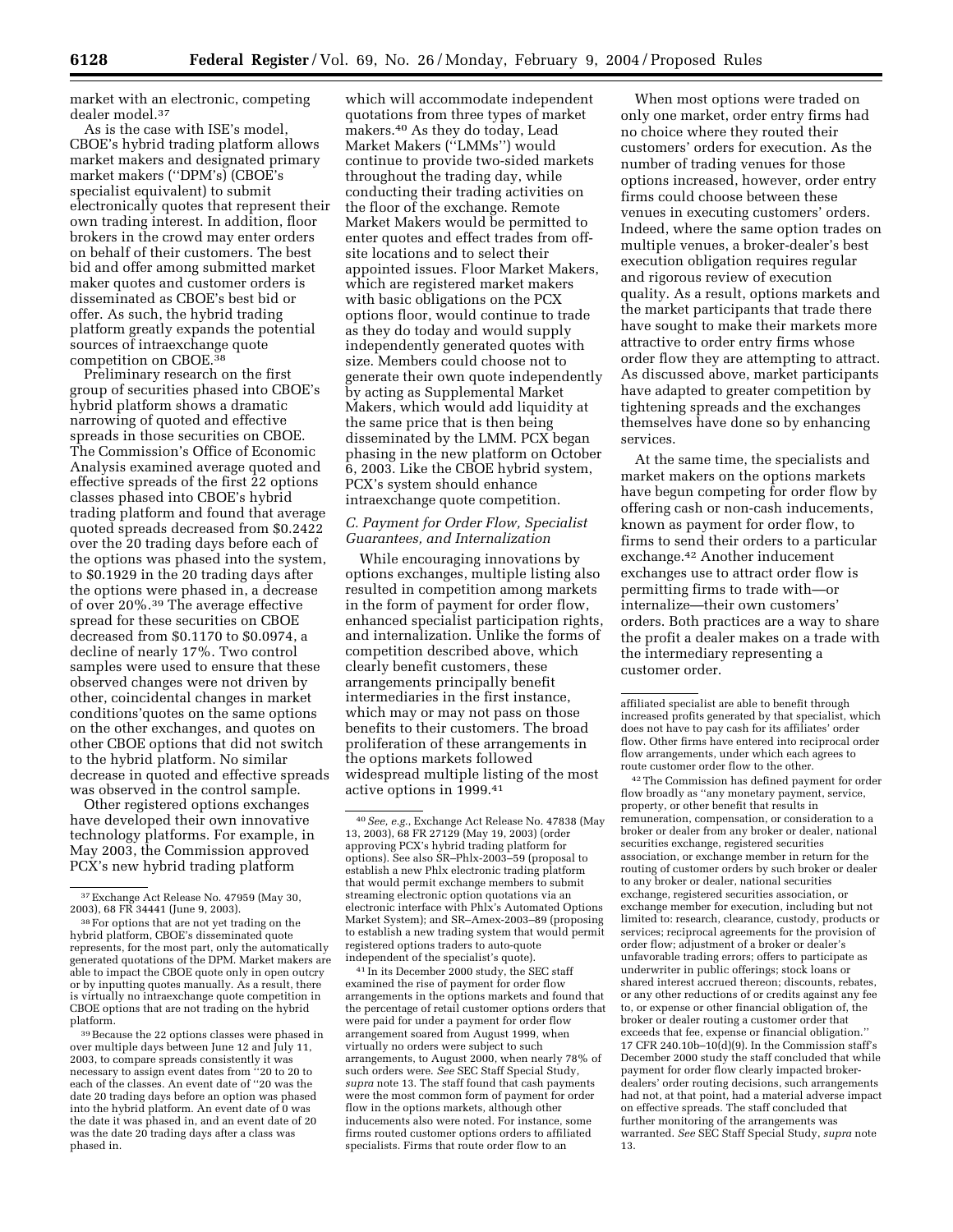# 1. Payment for Order Flow Arrangements

Under a typical payment for order flow arrangement, a specialist offers an order entry firm cash or other economic inducement to route its customer orders to that specialist's exchange because the specialist knows it will be able to trade with a portion of all incoming orders, including those from firms with which it has payment for order flow arrangements. The more dominant the specialist is on a particular exchange (*i.e.*, the fewer market makers with which it must compete for order flow), the more order flow it will trade with and the more it will be able to pay for order flow. Consequently, specialists benefit from exchange rules that guarantee the specialist the ability to trade with a certain percentage of the order flow for which they pay. Such ''specialist guarantees'' are discussed further below.

A specialist on an exchange where its role is less dominant (*i.e.*, where market makers in the crowd successfully compete with the specialist to trade with incoming orders), cannot, on its own, pay as much for order flow. For this reason, to compete, exchanges where there is substantial competition among market makers were the first to impose fees upon their members to fund payment for order flow collectively. Such exchange fees were designed to ensure that market makers that may trade with customers on the exchange contribute to the cost of attracting that order flow. Currently, all of the options exchanges have such ''exchangesponsored payment for order flow programs'' in place.43

Section 19 of the Act and Rule 19b-4 adopted under the Act permit such payment for order flow arrangements to become effective upon filing and therefore do not require prior Commission approval because the arrangements impose fees that apply only to members of the exchange.44 In soliciting public comment on one such proposal, the Commission noted that

44*See* Exchange Act Section 19(b)(3)(A)(ii) (15 U.S.C.  $78s([b](3)(A)(ii))$  and Rule 19b-4(f)(2) (17 CFR 240.  $19b-4(f)(2)$ ). Within 60 days of filing of a proposal filed under Exchange Act Section  $19(b)(3)(A)$ , the Commission may summarily abrogate the proposal and require that the proposal be refiled (if at all) under Section 19(b)(1) of the Act, in which case the Commission must approve it prior to it becoming effective. *See* Exchange Act Section 19(b)(3)(C), 15 U.S.C. 78s(b)(3)(C).

while it is concerned about payment for order flow generally, the Act provides a self-regulatory organization (''SRO'') wide latitude in imposing fees on its members.45

# 2. Specialist Guarantees

All five options exchanges currently have rules that guarantee a specialist a proportion of each order when its quote is equal to the best price on the exchange.46 These so-called ''specialist guarantees'' reward market making firms willing to perform the obligations of a specialist by ensuring that they will be able to interact as principal with a certain percentage of incoming orders. Specialist guarantees are special allocation provisions that differ from the general rules of the exchanges that assign executions based on priority, parity, and precedence.47 Specialist guarantees are intended to attract and retain well-capitalized firms that are responsible under exchange rules for assuring fair and orderly markets and fulfilling other responsibilities that enhance the exchange.

The Commission has closely scrutinized exchange rule proposals to adopt or amend a specialist guarantee where the percentage of specialist participation would rise to a level that could have a material adverse impact on quote competition within a particular exchange. For instance, in 2000 Phlx filed a proposal with the Commission to raise its specialist participation to 80% for certain options orders.48 This specialist guarantee may have helped Phlx compete with other exchanges because its specialists, all things being equal, may have been able to pay more to attract order flow than other

46The term specialist is used in this release to include, in addition to specialists, DPMs, LMMs and PMMs.

exchanges' specialists that received a lesser guarantee.

The Commission was concerned, however, that the Phlx proposal could have significantly discouraged price competition on that market by ''locking up'' such a large proportion of each order that it would have hindered market makers in the crowd from competing with the specialist. The Commission believed that, over the long-term, the decrease in intramarket competition could have widened spreads and diminished the quality of prices available to investors.49 Moreover, the Commission was concerned that, if it approved the Phlx proposal, other exchanges could have proposed similar specialist guarantees to remain competitive,50 thereby permanently undermining intramarket competition on each exchange. Phlx ultimately withdrew the proposal.

#### 3. Internalization

Internalization opportunities are another form of economic inducement that exchanges use to attract order flow. One such arrangement is referred to as a facilitation guarantee, whereby an upstairs firm that brings a large customer order to the exchange (typically at least 50 contracts) may trade as principal with a certain percentage (up to 40%) of the contracts in that order under certain circumstances.51 Exchanges use facilitation guarantees to induce upstairs firms to execute their customer orders on the exchange by limiting the degree to which the exchange crowd may interact with those orders. Like specialist guarantees, facilitation guarantees modify general exchange rules that assign executions based on priority, parity, and precedence, and like specialist guarantees and payment for order flow, exchange rules providing facilitation guarantees raise competitive and regulatory issues.

Prior to widespread multiple listing, exchange rules gave crowd participants precedence in trading with all orders. As a result, an upstairs firm could not trade with any portion of its customer's order with which crowd members wanted to trade. After August 1999, however, as the options markets began to list multiply the most actively traded options, competition among exchanges for incoming orders intensified, and the options exchanges adopted rules that provided upstairs firms more

<sup>43</sup>Exchange Act Release Nos. 48053 (June 17, 2003), 68 FR 37880 (June 25, 2003) (SR–Amex-2003–50); 47948 (May 30, 2003), 68 FR 33749 (June 5, 2003) (SR–CBOE–2003–19); 43833 (Jan. 10, 2001), 66 FR 7822 (Jan. 25, 2001) (SR–ISE–00–10); 43290 (Sept. 13, 2000), 65 FR 57213 (Sept. 21, 2000) (SR–PCX–00–30); and 47090 (Dec. 23, 2002), 68 FR 141 (Jan. 2, 2003) (SR–Phlx-2002–75).

<sup>45</sup>*See* Exchange Act Release No. 43290 (Sept. 13, 2000), 65 FR 57213, 57214–215 (Sept. 21, 2000) (notice of filing and immediate effectiveness of SR– PCX–00–30); *see also* Exchange Act Release Nos. 43112 (August 3, 2000), 65 FR 49040 (August 10, 2000) (notice of filing and immediate effectiveness of SR–CBOE–00–28) and 43833, 66 FR at 7825 (approving SR–ISE–00–10, imposing such fees is a legitimate business decision of the exchange).

<sup>47</sup>Each exchange has rules of priority, parity, and precedence that govern the order in which bids and offers participate in a transaction. For a discussion of exchanges' execution priority rules *see* Exchange Act Release No. 43100 (July 31, 2000), 65 FR 48778, 48785 (August 9, 2000) (File No. SR-Phlx–00–01, proposing to amend Phlx's enhanced specialist participation provisions) [''Notice of Phlx 80/20 Proposal''].

<sup>48</sup>The 80% provision would have applied to orders for the top 100 options based on volume allocated to a Phlx specialist after January 1, 1997 (*i.e.*, new allocations). Although the proposal had a number of provisions other than the 80% allocation provision, the Commission expressed particular concern with that provision.  $Id.$ , 65 FR at 48784.

<sup>49</sup> *Id.*

<sup>50</sup> *Id.* at 48789.

<sup>51</sup>Of course, if no other market participant on the exchange is willing to trade with a particular order, the upstairs firm may internalize the entire order.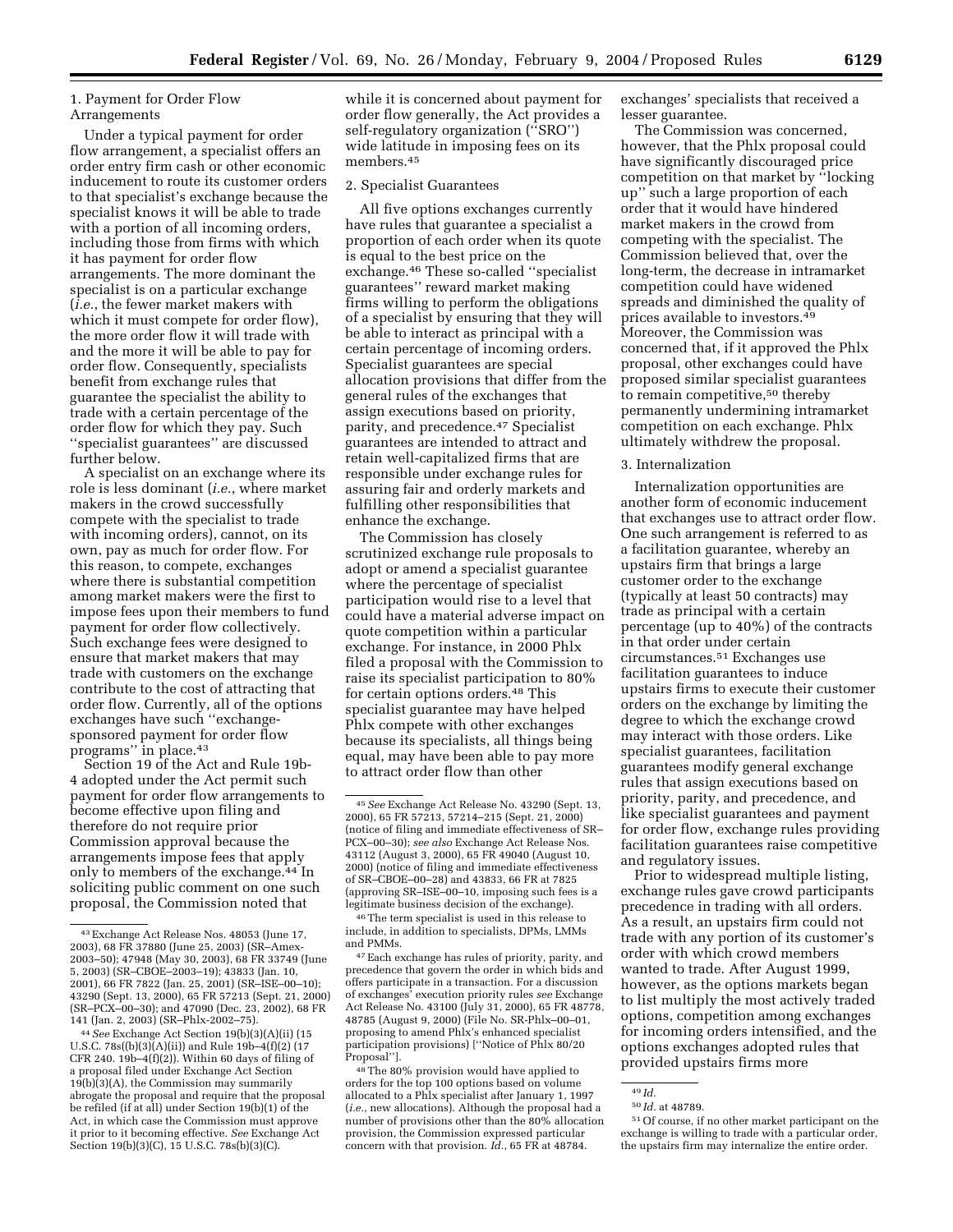opportunities to participate in the execution of certain customer orders they bring to the exchanges. For example, ISE adopted a rule in February 2000 that permits upstairs firms to interact as principal with up to 40% of orders of 50 contracts or more that the firm presents to the exchange after an auction and other conditions are satisfied.52

After the Commission approved ISE's proposal, each of the other options exchanges adopted similar rules.53 To qualify for the guarantee, all require the facilitation orders to be at least 50 contracts, and the maximum guarantee right is 40% of the contracts in those orders. Moreover, if both a specialist and an upstairs firm would be entitled to a guarantee with respect to the same trade, the combined guarantee of the two firms may not exceed 40% of the contracts to be traded, thereby allowing the trading crowd to compete for at least 60% of any such transaction.54 Unlike internalization in the over-the-counter equity market, the options exchanges' rules permit a firm to trade with its own customer's order only after an auction in which other members of that market have an opportunity to participate in the trade at the proposed price or an improved price. This auction provides some assurance that the customer's order is executed at the best price any member in that market is willing to offer.

53*See* Exchange Act Release Nos. 42835 (May 26, 2000), 65 FR 35683 (June 5, 2000); 42848 (May 26, 2000), 65 FR 36206 (June 7, 2000); 42894 (June 2, 2000), 65 FR 36850 (June 12, 2000); and 47819 (May 8, 2003), 68 FR 25924 (May 14, 2003) (orders approving, respectively, File Nos. SR–CBOE–99–10; SR–PCX–99–18; SR–Amex–99–36; and SR–Phlx– 2002–17).

## **IV. Concerns With Payment for Order Flow, Specialist Guarantees, and Internalization**

While payment for order flow, specialist guarantees, and internalization are responses to a more competitive marketplace, critics assert that these practices are detrimental to the options markets because they can decrease quote competition, interfere with a broker-dealer's best execution obligation, and can conflict with a market's role as an SRO.55

## *A. Quote Competition*

One concern frequently raised about payment for order flow arrangements is that they may diminish quote competition. Specifically, the concern is that a market maker or specialist that receives order flow because of a payment for order flow arrangement will have less need to quote aggressively to attract order flow, and as a result, spreads may be wider than they otherwise would be. A related argument is that payment for order flow arrangements raise costs for market makers and, as a result, the market makers may widen spreads to offset the costs of paying for order flow. Rules or practices that permit or encourage internalization may also reduce intramarket price competition and, therefore, cause spreads to widen.56 In addition, because an upstairs firm can choose among several exchanges to send its order flow, market makers may be concerned that if they quote too aggressively, the upstairs firm facilitating its customers' orders may take those orders to another, less competitive, exchange where the upstairs firm could internalize a greater portion of those orders, possibly at prices that are inferior from the customers' perspective. The Commission requests comment on these concerns.

Question 1.To what extent, if any, does payment for order flow in the options markets affect a specialist's or market maker's incentive to quote aggressively?

Question 2. If commenters believe that payment for order flow diminishes a specialist's or market maker's incentives to quote aggressively, why have spreads narrowed over the past few years while payment for order flow increased?

Question 3. Where multiple market participants can quote independently and incoming orders are allocated to the market participant that sets the best quote, are market participants more or less likely to enter payment for order flow arrangements than those on markets with less intramarket quote competition?

Question 4. Do current exchange rules guaranteeing specialists a certain portion of orders affect quote competition? To what extent is intramarket quote competition preserved by requiring that nonspecialist market makers be permitted to compete for at least 60% of an order without bettering the specialist's quote? Is the harm to quote competition, if any, decreased on those markets that permit market makers to auto-quote?

Question 5. Is a market maker's incentive to quote aggressively impacted by the percentage of orders that an upstairs firm can internalize? For example, all things being equal, is a market maker less likely to quote aggressively if exchange rules or customs permit an upstairs firm to internalize a substantial portion of each order that it brings to the exchange?

## *B. Best Execution*

With respect to equity securities, the Commission has stated that a broker does not necessarily violate its duty of best execution by receiving payment for order flow (or internalizing its agency orders), but the duty also is not necessarily satisfied by routing orders to a market center that merely guarantees an execution at the NBBO.57 Nevertheless, concerns have been raised that a broker that routes its customer orders to a particular market with which it has a payment for order flow arrangement may not be meeting its best execution obligations with respect to those orders.58 Critics of payment for order flow arrangements assert that a broker that routes its customers' orders pursuant to such an arrangement is

58The duty of best execution requires a broker to seek the most favorable terms reasonably available under the circumstances for a customer's transaction. *See, e.g.*, Exchange Act Release Nos. 43084, 65 FR at 48408 and 37619A (Sept. 6, 1996), 61 FR 48290, 48322 at text accompanying n. 349 (Sept. 12, 1996) (adopting Rule 11Ac1–4 and amending Rule 11Ac1–1 under the Act, also known as the Order Handling Rules).

<sup>52</sup> In the Matter of the Application of the International Securities Exchange, LLC For Registration as a National Securities Exchange, Release No. 42455 (Feb. 24, 2000) (''ISE Exchange Approval''). When an order is entered into the facilitation mechanism, ISE sends a facilitation broadcast to crowd participants informing them of the proposed transaction. The broadcast contains information on the terms and conditions of the order, including the facilitation price, and the crowd is given ten seconds to respond. The upstairs firm entering the facilitation order will be allocated 40% of the original size of the facilitation order, but only after better-priced orders, quotes, and public customer orders at the facilitation price are executed. In approving the ISE's rule, the Commission noted: ''It is difficult to assess the precise level at which guarantees may begin to erode competitive market maker participation and potential price competition within a given market. In the future, after the Commission has studied the impact of guarantees, the Commission may need to reassess the level of these guarantees. For the immediate term, the Commission believes that forty percent is not clearly inconsistent with the statutory standards of competition and free and open markets.'' *Id* at text accompanying nn. 118–119.

<sup>54</sup>*See* Notice of Phlx 80/20 proposal, *supra* note 47, 65 FR at 48786.

 $^{55}\mathrm{For}$  a discussion of the concerns with payment for order flow, see SEC Staff Special Study, *supra* note 13. *See also* Phlx Petition, *infra* note 95 and Susquehanna Petition, *infra* note 96.

<sup>56</sup>*See* Exchange Act Release No. 43084 (July 28, 2000) 65 FR 48406, 48419 (August 8, 2000) (proposing Exchange Rules 11Ac1–5 and 11Ac1–6).

<sup>57</sup>Exchange Act Release No. 42450 (Feb. 23, 2000), 65 FR 10577, 10584 [''Fragmentation Release'']. A broker must take price (including opportunities for price improvement) into consideration in determining where to route its orders for execution, but price is not the only criteria that a broker may consider. It may also consider factors such as the trading characteristics of the security involved and the cost and difficulty of obtaining an execution in a particular market center, among other factors.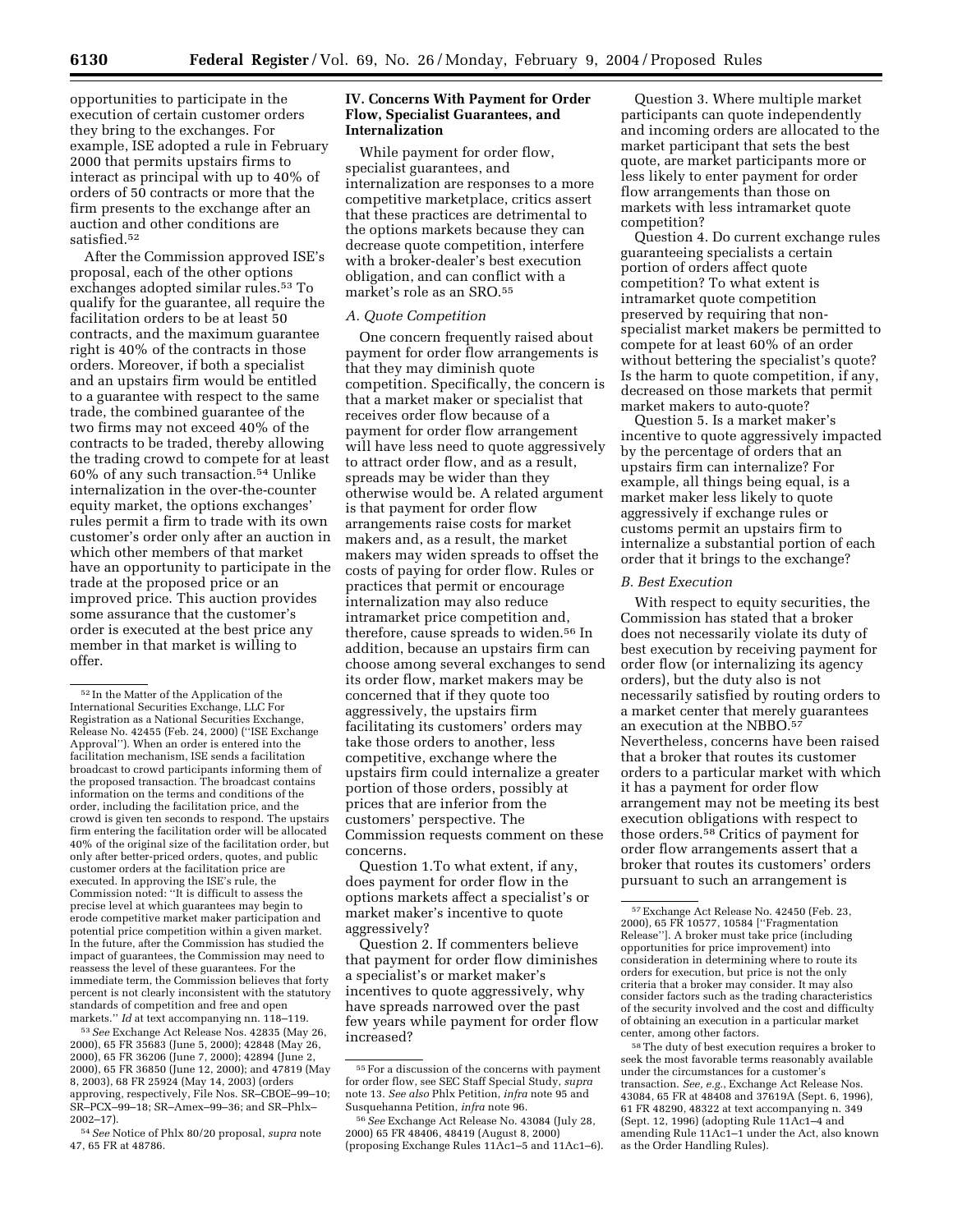more likely to be doing so to further its own self interest rather than the interests of its customers.59

Facilitation guarantees could also raise best execution concerns. Where a firm can profit by internalizing its customers' orders, it has an incentive to take those orders to an exchange that permits it, by rule or practice, to internalize the largest portion of its customers' orders. In the order approving ISE's exchange application, the Commission stated that a brokerdealer that withdraws ''a facilitated order that may be price improved simply to avoid executing the order at the superior price is a violation of a broker's duty of best execution.'' 60 The Commission acknowledged, however, that the intermarket nature of such conduct might make it difficult for any one market to detect and deter such abusive trading behavior. Nevertheless, the Commission stated that it expects the options markets to work together through the Intermarket Surveillance Group to develop methods and procedures to monitor their members' trading on other markets for possible best execution violations.61

Question 6. Do customer orders that are routed pursuant to payment for order flow arrangements ever receive less favorable executions than orders not subject to such arrangements? To what extent do exchanges' rules requiring that members avoid trading through better prices on other exchanges ensure that any order, regardless of the reason for its being routed to a particular exchange, receives at least the best published quotation price?

Some may argue that specialists in the options markets establish the prices and sizes of their quotes based in part on the assumption that their counterparties will be other professional traders. The desirability of trading with uninformed order flow due to the lower risks of trading with non-professionals should translate into those orders, on average, receiving better prices than the specialist's quote.62 Under this

argument, specialists may use payment for order flow as an indirect way of providing a better execution to uninformed or non-professional orders.

Question 7. Do market makers establish the price and size of their public quote based on the assumption that they may trade with an informed professional, which involves more risk than trading with an uninformed nonprofessional?

Question 8. If commenters agree that public quotes are based on the assumption that the market maker may trade with a professional, are such quotes wider than they would be if market makers only received uninformed, non-professional orders?

Question 9. Are market makers willing to trade with non-professional orders at prices better than their quote?

Question 10. If the Commission were to eliminate payment for order flow would non-professional orders get better prices?

Question 11. Do customer orders that are internalized in whole or in part on an exchange receive less favorable executions than orders that are not internalized? If so, why?

Question 12. Do exchange rules requiring that an auction occur prior to a trade ensure that internalized orders are executed at the best available price?

## *C. Conflicts Between the Roles of Market and SRO*

An exchange is keenly interested in maximizing the order flow sent to its market because much of the revenue the exchange earns come from those orders. At the same time an exchange has an obligation to enforce its members' best execution obligations. Consequently, an SRO has a significant conflict in assessing whether an order sent to its market would have received a better execution on another market. Payment for order flow and internalization further heighten best execution and other regulatory concerns because of the conflict that a broker faces between its interests and those of its customer. An SRO that too closely scrutinizes whether its members are meeting their best execution obligations could risk driving the members to competing exchanges with less stringent enforcement procedures.

Exchange-sponsored payment for order flow arrangements raise the particular issue of whether an SRO, which regulates its member brokerdealers, can effectively carry out its regulatory obligations with respect to best execution enforcement when it also requires its market makers to pay fees which, by their nature, are to be used solely to pay firms to send orders to the exchange.

Question 13. Is an SRO's enforcement of its members' best execution obligation affected by the SRO's interest in attracting and retaining order flow from those same members?

Question 14. To what extent do payment for order flow practices generally, or exchange-sponsored payment for order flow specifically, exacerbate the conflict an SRO has in carrying out its obligation to enforce its members' best execution obligation?

Question 15. Does exchangesponsored payment for order flow affect specialists' or market makers' incentives to quote aggressively differently than other types of payment for order flow? If so, in what respects?

Question 16. What safeguards, if any, should an options exchange have in place to ensure that it can carry out its regulatory responsibilities with respect to those of its members that accept payment for order flow or internalize trades? For example, would an independent SRO to oversee how brokers meet their best execution obligations be feasible and desirable?

#### **V. Regulatory Initiatives**

Traditionally, the Commission has not used restrictions on payment for order flow as a means to address concerns that the practice may raise. Instead, the Commission and the markets have taken steps to improve market transparency and price competition, which, in turn, are designed to address many of these concerns. As discussed below, these steps include implementing Exchange Act Rule 11Ac1–6, converting to decimal pricing, implementing an intermarket linkage, applying the Quote Rule to options, and removing certain barriers to transparency and competition as a result of the enforcement settlement between the Commission and the floor-based options exchanges.

## *A. Exchange Act Rule 11Ac1–6*

Rule 11Ac1–6, adopted in November 2000, requires broker-dealers to publish quarterly reports detailing where they route their customer orders for execution and the relationship the broker-dealer has with the venues to which it routes those orders, including any profit-sharing or payment for order flow arrangements the broker-dealer may have with those venues.63 This rule

<sup>59</sup>*See, e.g.*, letter to Harvey L. Pitt, Chairman, SEC, from William J. Brodsky, Chairman & CEO, CBOE, (Feb. 10, 2003) wherein CBOE stated: ''P[ayment] F[or] O[rder] F[low] can induce brokerdealers to decide to maximize firm profits by directing their orders to those markets paying the most for those orders.''

<sup>60</sup> ISE Exchange Approval, *supra* note at text accompanying n. 118.

<sup>61</sup> *Id.* at n. 118.

<sup>62</sup>Non-professional or uninformed traders may be less likely to understand the ''true'' value of a security and therefore may be willing to pay more for it or sell it for less than would a professional trader. For a discussion of informed and uninformed traders and payment for order flow, *see* Allen Ferrell, A Proposal for Solving Payment for

Order Flow, 74 S. Cal. L. Rev. 1027, 1078–80 (May 2001).

<sup>63</sup> 17 CFR 240.11Ac1–6 (b)(1)(ii)–(iii). Exchange Act Release No. 43590 (Nov. 17, 2000), 65 FR 75413 (Dec. 1, 2000).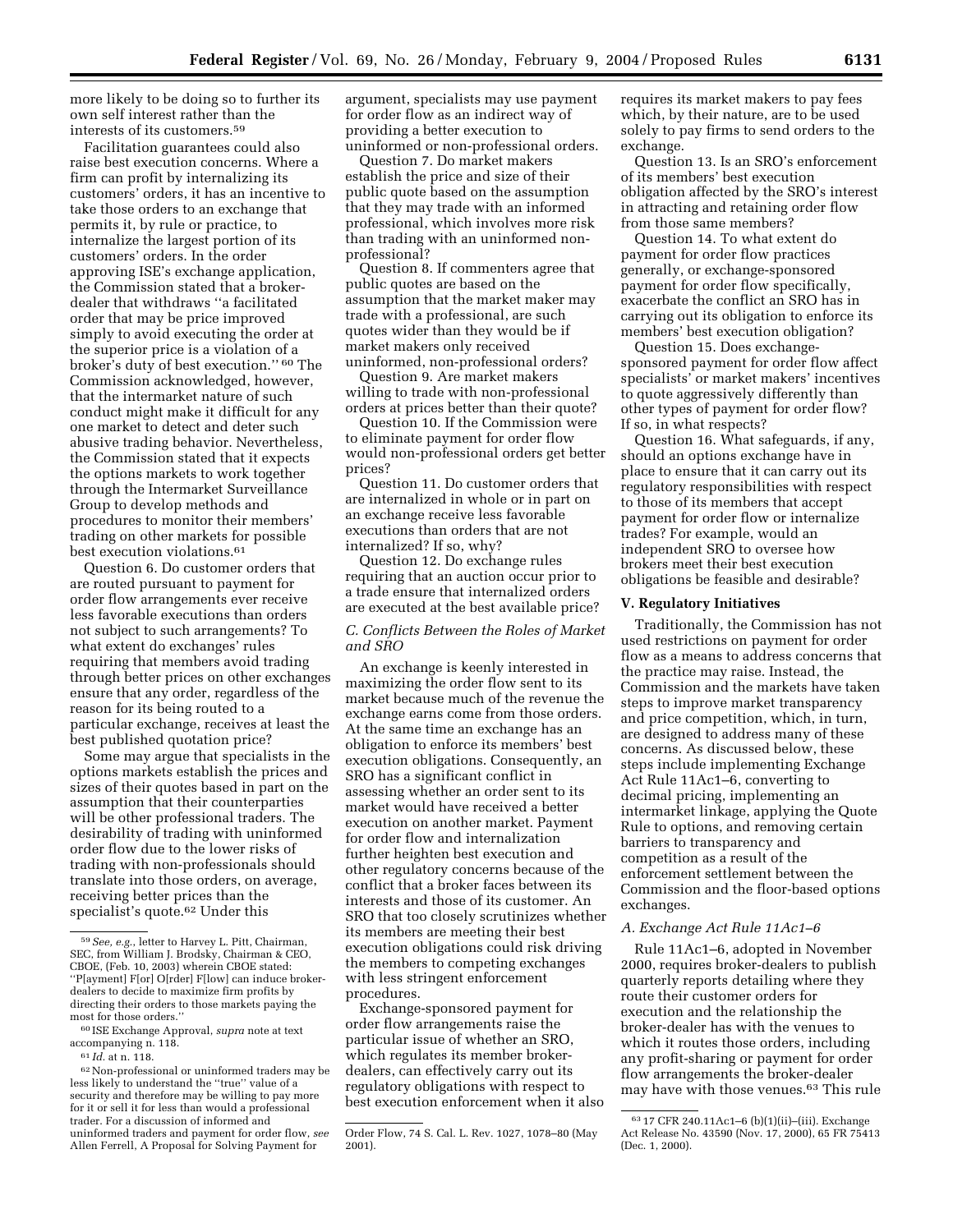applies to transactions in options as well as those in equity securities. These quarterly reports provide investors with information about possible motivations a broker-dealer may have in routing its customers' orders to a particular venue. Rule 11Ac1–6 is limited, however, in that it does not provide information on the execution quality that a market center offers once it receives an order. That information is required for equity securities, but currently not for options, by Exchange Act Rule 11Ac1–5, which the Commission adopted at the same time as Rule 11Ac1–6.

Rule 11Ac1–5 requires each equity market center, including each exchange, to publish monthly reports detailing the execution quality that the market center provides for equity orders that are routed to it for execution. Rule 11Ac1– 5 reports allow market participants to evaluate, among other things, which markets have the lowest spreads, which execute orders the quickest, and which are the most likely to price improve orders or to execute orders at prices inferior to the prevailing best bid or offer.

A recent study of NYSE-listed securities using Rule 11Ac1–5 reports found that ''reports based on SEC Rule 11Ac1–5 appear to have value beyond public trade and quote information available elsewhere.'' 64 The researchers found that the value of the reports ''qualifies industry complaints about the high cost of producing this data, because the additional price competition should benefit all market participants.'' The study further concluded that ''the Securities and Exchange Commission's emphasis on disclosure as a means of affecting public policy can produce beneficial effects for many market participants, at least in the case of equity trading. It appears that publishing standardized execution quality statistics encourages (coerces) brokers to consider these statistics in their routing decisions.'' The authors found that although ''brokers appear to

use other, publicly available data for routing decisions prior to the SEC's enactment of the rule, the reliance on the 'non-official' statistics decreases after Rule 11Ac1–5 becomes effective.''

When it adopted Rule 11Ac1–5 and Rule 11Ac1–6, the Commission considered but decided not to apply Rule 11Ac1–5 to the options markets, stating:

The Commission continues to believe that there is a need for improved disclosure of execution quality in the options markets, particularly now that there is widespread trading of options on multiple exchanges and expanding payment for options order flow. Nevertheless, potentially difficult issues would have to be addressed before options could be included within Rule 11Ac1–5. For example, a consolidated BBO is not, at this time, calculated and disseminated for options trading. A consolidated BBO is an essential element for nearly every statistical measure in the Rule, such as calculating price improvement and classifying types of limit orders (*e.g.*, inside-the-quote and at-the-quote limit orders). Although each exchange potentially could calculate its own consolidated BBO, the calculations might vary at times and fail to provide a uniform basis for comparable statistics. In addition, categorization of orders on a security-bysecurity basis would be much less practical for the options markets, where there may be hundreds of series of options for one underlying security.65

In the SEC staff study discussed above,66 the staff made the following observations regarding market quality information available to broker-dealers in the options markets:

• Broker-dealers do not have adequate market execution quality information to compare reliably the quality of executions between specialist firms.

• The options exchanges are developing execution quality reports, but these reports may not enable broker-dealers that route customer orders adequately to compare execution quality on different options exchanges because each report uses different measures and methodologies to calculate execution quality.

• An NBBO would facilitate the creation of uniform measures of execution quality.

• Independent execution quality vendors have been unable to develop reliable execution quality reports for order routing firms because the exchanges have not provided them with adequate execution data.

Since the study was conducted, OPRA, which transmits quotations and trade reports from the options markets to vendors for dissemination to the public, has developed a consolidated NBBO data feed for the options markets that is available to vendors.67 The NBBO

that OPRA disseminates is the highest priced bid and the lowest priced offer quoted at the time on any of the five registered options exchanges.68 The minimum price increment for purposes of the NBBO is no less than \$0.05, and, absent a change in the NBBO, the minimum size increment for purposes of the NBBO is no fewer than 10 contracts.69

Below, the Commission seeks comments on whether it should extend Rule 11Ac1–5 to the options markets.

## *B. Decimals*

On January 28, 2000, the Commission ordered the SROs to convert from fractional quotes to quotes in decimals.70 The conversion from fractions to decimals for quotations in all equity securities and options was successfully completed on April 9, 2001.71 As a result, the minimum quoting increment for equity securities narrowed from 1⁄16th of a dollar (\$0.0625) to a penny (\$0.01). The minimum quoting increment for option issues quoted under \$3.00 a contract was set at \$0.05 (down from 1⁄16th or \$0.0625) and for options issues quoted at \$3.00 and greater it was set at \$0.10 (down from  $\frac{1}{8}$ th or \$0.125). Research conducted with respect to the equities markets supports the conclusion that the move to decimal pricing has contributed to a substantial decrease in spreads in the equities markets.72 The

68 If the same best-priced bid or offer is quoted on more than one exchange, the exchange that is quoting at that price for the largest number of options contracts will be identified by OPRA as the market that is quoting the best bid or offer. If the same best bid or offer for the same number of options contracts is quoted on more than one exchange, the exchange that was first in time to quote that bid or offer for that number of contracts will be identified as the market with the BBO.

69Markets may, consistent with their own exchange rules, disseminate bids and offers that improve the NBBO by less than \$0.05, or that increase the size at a given quote by fewer than ten contracts. Such improvements, however, would not be reflected in the OPRA NBBO. As discussed further below, all of the registered options exchanges currently set the minimum quotation increment at \$0.05 for option issues quoted under \$3 a contract and at \$0.10 for option issues quoted at \$3 and greater. As a result, currently, no exchange member may quote an increment through one of the registered options exchanges that is less than \$0.05. Accordingly, OPRA's NBBO reflects the best-priced quotations on the registered options exchanges.

70Exchange Act Release No. 42360 (Jan. 28, 2000), 65 FR 5003 (Feb. 2, 2000).

71Exchange Act Release No. 44568 (July 18, 2001), 66 FR 38390 (July 24, 2001).

72*See, e.g.*, The Impact of Decimalization on the Nasdaq Stock Market, Final Report to the SEC Prepared By Nasdaq Economic Research and Decimalization of Trading on the New York Stock Exchange: A Report to the Securities and Exchange

<sup>64</sup>Boehmer, Ekkehart, Robert Jennings, and Li Wei, Public Disclosure and Private Decisions: The Case of Equity Market Execution Quality (August 31, 2003 Draft), available at *http://www.nyse.com.* Wei is from the NYSE's Research Division. Boehmer was a Director of Research at the NYSE while the research for the study was being completed. The authors studied order-routing behavior for NYSElisted stocks from June 2001 to February 2003 and found that market share was significantly negatively related to effective spreads and execution speed. They determined that this fact was consistent with the argument that brokers use information in Rule 11Ac1–5 reports to make order routing decisions. Based on the authors' estimates, a one-cent increase in effective spreads reduces monthly order flow by 522,060 shares for each stock traded. In addition, a one-second increase in execution speed resulted in a loss of 89,760 shares per stock. *Id.* at 17.

<sup>65</sup>Exchange Act Release No. 43590 (Nov. 17, 2000), 65 FR 75413 (Dec. 1, 2000).

<sup>66</sup>*See supra* notes 13–17 and accompanying text. 67Exchange Act Release Nos. 47231 (Jan. 22, 2003), 68 FR 4258 (Jan. 28, 2003) (order

permanently approving OPRA's BBO proposal); and 46992 (Dec. 13, 2002), 67 FR 78031 (Dec. 20, 2002) (approving OPRA's BBO proposal for 120 days).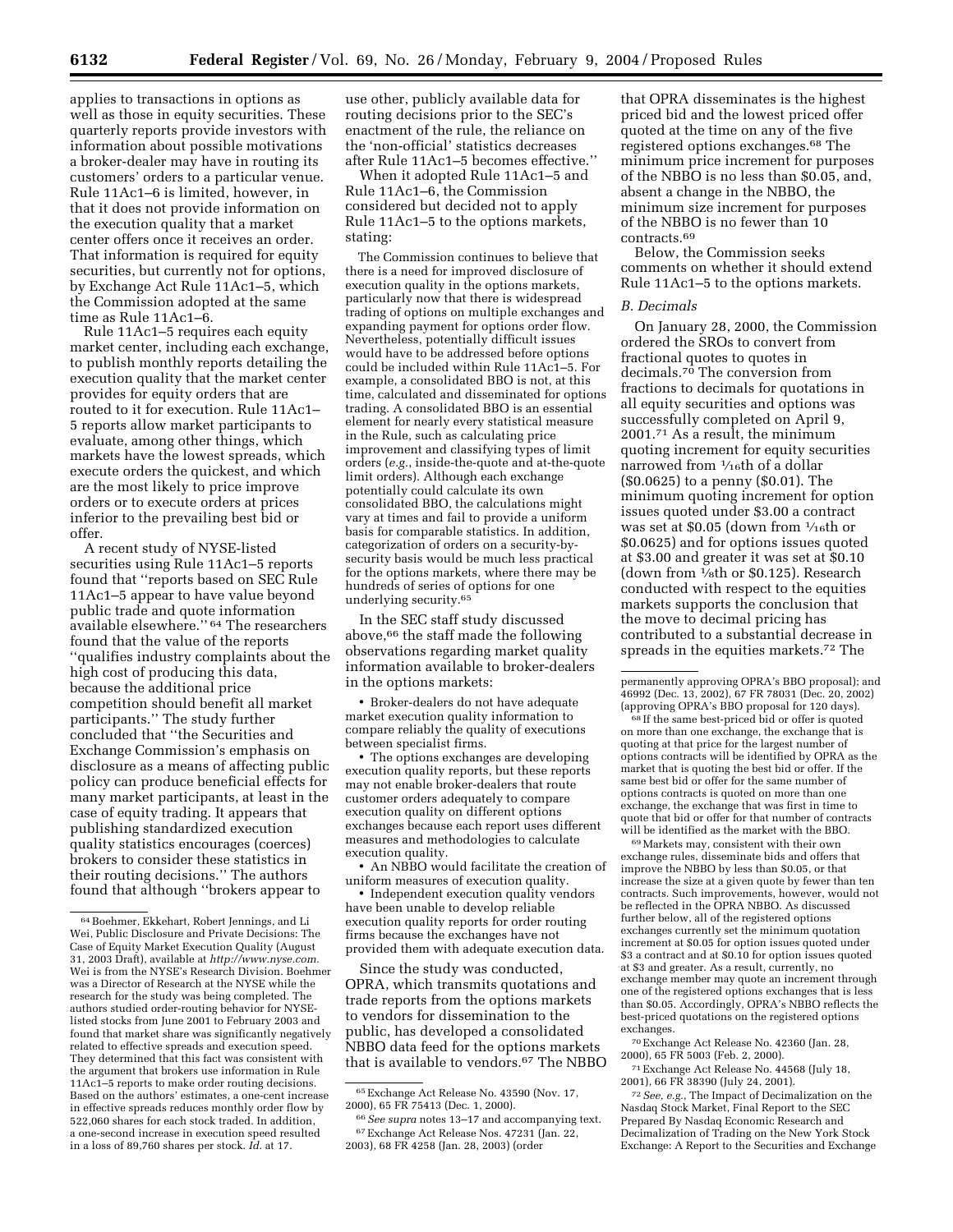move to decimal pricing in the equities markets, and, in particular, the resulting narrowing of spreads, has been cited as one of the factors that has led to a decrease in the use of payment for order flow with respect to equity securities.<sup>73</sup>

Research is more limited, however, on the impact on spreads of the shift from quoting in fractions to quoting in decimals (and any resulting impact the shift might have had on payment for order flow) in the options markets.74 While the Commission is not aware of any comprehensive studies showing how narrower spreads might impact payment for order flow in the options markets, experience in the equities markets suggests that, as the amount of profit a dealer can make from trading the spread declines, so too does the amount of money that dealer is willing to pay for attracting the orders with which it interacts.

It is conceivable that the same result could occur in the options markets if options were quoted in one-cent

73*See* ONLINE TRADING In Slow Times, Net Brokers Look For New Revenue, Investor's Business Daily, Section A, p.5 (August 3, 2001): ''Under decimals, the smallest spread between the bid and offer price for a stock is now just a penny. Prior to the Nasdaq's switch to decimals in April, spreads were at least 1/16, or .0625, of a dollar. That smaller spread is eating into the profit of market-makers like Knight Trading Group Inc. That's forced them to cut back on a practice called payment for order flow. In return for a commitment to send Knight much of their customers' orders, Knight has been paying brokerages up to a couple of dollars on each trade. Now that they're struggling to remain profitable, market-makers can't afford to pay out as much.'' *See also* comments of Bernard L. Madoff, Bernard L. Madoff Investment Securities LLC, at SEC Market Structure Hearing, October 29, 2002: ''I remember everybody saying ban payment for order flow. They're still saying ban payment for order flow. We don't even pay for order flow any longer, although we're considering going back to paying for order flow. [A]ll of these things are constantly resurfac[ing].''

74One industry study suggests that quoted and effective spreads for options decreased from the period before decimals to the period after decimal implementation. Report on the Impact of Decimal Pricing, prepared by CBOE (Sept. 10, 2001). CBOE studied certain options on securities listed on NYSE, Nasdaq and AMEX and found that quoted and effective spreads decreased from the predecimal to the post decimal period. CBOE discounted the results, however, given that spreads for a control group of securities that had shifted to decimals prior to the study period also declined over the period. CBOE further stated that the lack of a significant decline in spreads was expected given that the change in minimum quoting increments in the options markets (*i.e.*, from \$0.0625 to \$0.05 and from \$0.125 to \$0.10, depending on the price of the option) was much less dramatic than the change in the equity markets where the minimum quoting increment declined from \$0.0625 to \$0.01.

increments. In other words, widespread payment for order flow may suggest that current pricing in the options markets is inefficient. If payment for order flow is a symptom of inefficient pricing in the options markets, removing the five-cent and ten-cent minimum price increments in those markets might allow the markets to price options contracts more accurately, which could result in a narrowing of spreads. If spreads narrowed, each transaction would be worth less to market participants that profit from those spreads and, as a result, they would be less likely to pay to attract orders or else they would be willing to pay less to attract them. At the same time, however, penny pricing in the options markets could greatly increase quote traffic, which could diminish the quality and timeliness of options quotation information. Below, the Commission seeks comments on how penny pricing in the options markets could impact payment for order flow.

## *C. Intermarket Linkage*

In early 2003, the options exchanges began sending orders through a linkage designed to facilitate the routing of orders between exchanges.75 The intermarket linkage is based on the national market system principle that brokers should have the ability to reach easily a better price in another market to encourage efficient pricing and best execution of customer orders.76 The linkage plan requires exchanges to avoid executing trades at prices inferior to the best available price (called a ''tradethrough'').77

The linkage provides market participants with an automated means

76*See* Exchange Act Section 11A(a)(1)(C)(iv). 15 U.S.C.  $78k-1(a)(1)(C)(iv)$ .

77Section 8(c) of the Plan for the Purpose of Creating and Operating an Intermarket Option Linkage (''Linkage Plan'') states: ''The Participants agree that, absent reasonable justification and during normal market conditions, members in their markets should not effect Trade-Throughs.''

for accessing the best prices in the options markets, no matter which exchange is offering those prices at a given time. Moreover, by discouraging market participants from trading at prices inferior to the NBBO, the linkage will likely enhance price competition across markets.78 Therefore, the linkage may help to ameliorate some of the competitive and best execution concerns that payment for order flow and internalization raise.79

#### *D. Applying the Quote Rule to Options*

In December 2000, the Commission amended Exchange Act Rule 11Ac1–1,80 (''Quote Rule'') to apply it to options, in another move designed to improve market transparency and price competition in the options markets.81 The Quote Rule requires national securities exchanges and associations to establish procedures for collecting from their members bids, offers, and quotation sizes for reported securities and for making that information available to vendors. The rule also

79*See* Linkage Approval Order, 65 FR at 48029. 80Exchange Act Rule 11Ac1–1, 17 CFR 240.11Ac1–1.

81Exchange Act Release No. 43591 (Nov. 17, 2000), 65 FR 75439 (Dec. 1, 2000). In addition to amending the Quote Rule to apply to options, the Commission adopted a trade-through disclosure rule. Under that rule, Exchange Act Rule 11Ac1–7, which the Commission repealed in December 2002, broker-dealers, with certain exceptions, were required to disclose to their customers the fact that the customers' orders to buy or sell listed options were executed at prices inferior to the best quotes that were published at the time the customers' orders were executed. The rule did not apply to customer orders that were executed on options markets that participated in an intermarket linkage plan approved by the Commission that had provisions reasonably designed to limit intermarket trade-throughs. *See id.,* 65 FR at 75443–47. *See also* Exchange Act Release No. 47013 (Dec. 17, 2002), 67 FR 79454 (Dec. 27, 2002) (repealing Rule 11Ac1– 7).

Commission (Sept. 7, 2001). *See also* Hendrik Bessembinder, ''Trade Execution Costs and Market Quality after Decimalization,'' Journal of Financial and Quantitative Analysis, forthcoming (finding that quoted and effective spreads declined substantially on Nasdaq and NYSE after decimalization).

<sup>75</sup>On October 19, 1999, the Commission directed the options exchanges to file a national market system plan for linking the options markets. Exchange Act Release No. 42029 (Oct. 19, 1999), 64 FR 57674 (Oct. 26, 1999). The options exchanges submitted multiple plans on January 19, 2000. Exchange Act Release No. 42456 (Feb. 24, 2000), 65 FR 11402 (March 2, 2000). CBOE and Amex submitted identical plans. PCX and Phlx submitted plans that were distinct from the CBOE/Amex plan and from each other. On July 28, 2000, the Commission approved the plan proposed by Amex and CBOE, which ISE joined after the Commission approved its exchange application. Exchange Act Release No. 43086 (July 28, 2000), 65 FR 48023 (August 4, 2000) (''Linkage Approval Order''). In November 2000, PCX and Phlx also joined that plan. Exchange Act Release Nos. 43573 (Nov. 16, 2000), 65 FR 70851 (Nov. 28, 2000) (admitting Phlx) and 43574 (Nov. 16, 2000) 65 FR 70850 (Nov. 28, 2000) (admitting PCX).

<sup>78</sup>The Linkage Plan does not prohibit one market from trading through a superior quote on another market. Rather, it requires market participants to avoid initiating a trade-through, unless an exception applies (*e.g.*, the bid or offer traded through was being disseminated from an exchange whose quotes were not firm with respect to that option class). In addition, under the Linkage Plan, if the party whose quote was traded through complains, the market participant that initiated the trade-through must (unless it cancels the offending trade) either (1) send an order through the linkage to satisfy the quote that was traded through or  $(2)$ correct the price of the trade that constituted the trade-through to a price at which a trade-through would not have occurred. The price correction must then be reported through OPRA. *See* Section 8 of the Linkage Plan. If a market participant receives an order when it is not quoting at the NBBO, it may execute the order at the NBBO without violating the Linkage Plan. Linkage Approval Order, 65 FR at 48026. Notwithstanding the lack of a trade-through prohibition in the Linkage Plan, a broker-dealer that exhibits a pattern or practice of initiating tradethroughs may be in violation of the securities laws and rules, including best execution principles and SRO rules regarding just and equitable principles of trade.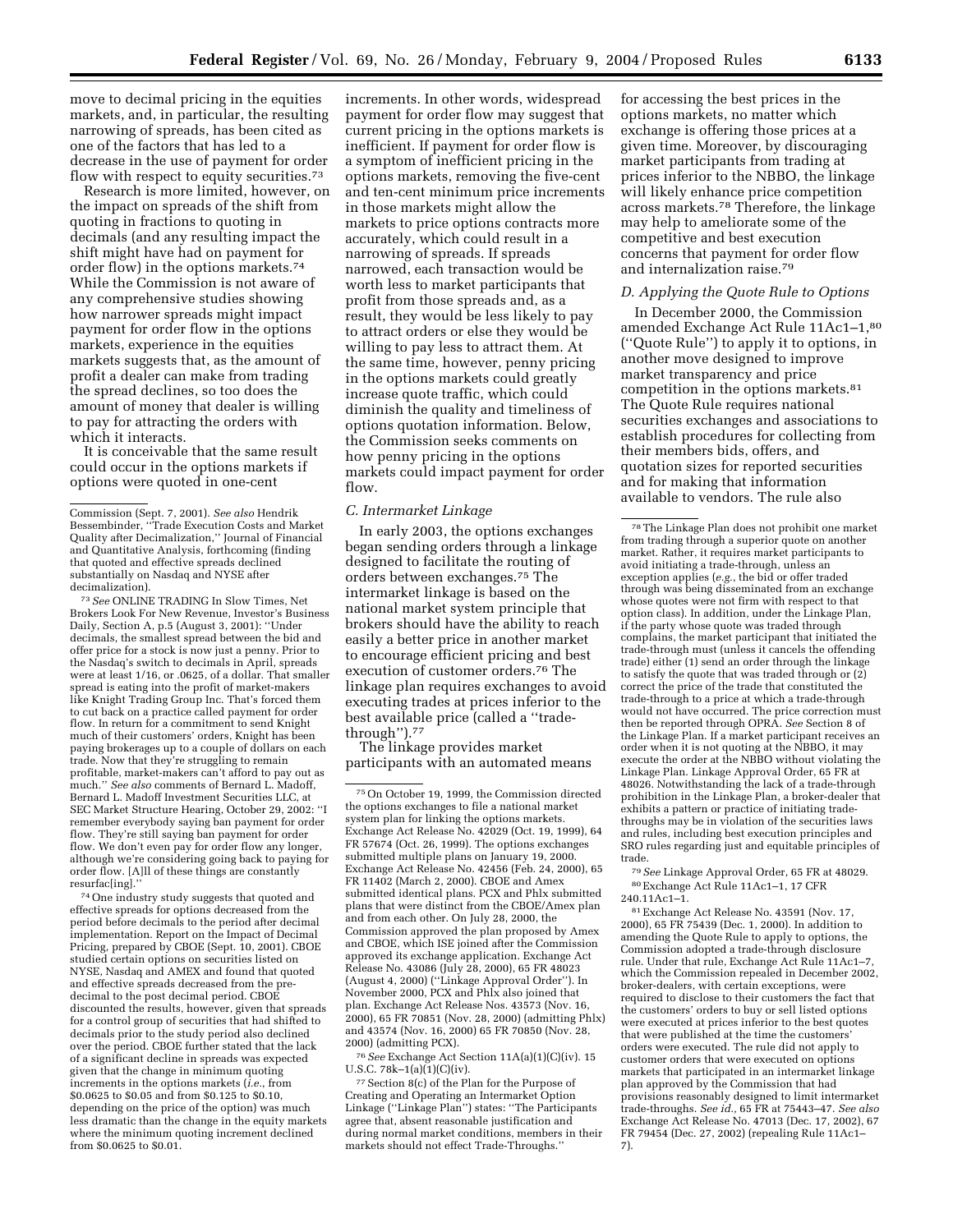requires that broker-dealers' quotations be firm, subject to certain exceptions.

The Quote Rule has applied in the equities markets since 1978.82 The rule was not applied to options at that time, however, because they had only begun to trade a few years earlier.<sup>83</sup> Although each of the options exchanges had adopted rules requiring their market makers or specialists to have firm quotes for public customers, the rules did not extend to other market participants and were subject to exceptions unavailable in the Commission's Quote Rule.84 In the release proposing to apply the Quote Rule to options, the Commission stated:

The reliability and availability of quotation information are basic components of a national market system and are needed so that broker-dealers are able to make best execution decisions for their customers' orders, and customers are able to make order entry decisions. Quotation information has significant value to the marketplace as a whole because a quotation reflects the considered judgment of a market professional as to the various factors affecting the market, including current levels of buying and selling interest. Both retail and institutional investors rely on quotation information to understand the market forces at work at any given time and to assist in the formulation of investment strategies.

\* \* \* \* \*

The Commission is proposing a firm quote rule for options [in conjunction with a tradethrough disclosure rule] to ensure that the published quotes of options exchanges are accessible to orders from both customers and broker-dealers. Currently, the options exchanges' quotes need not be firm for broker-dealer orders. Therefore, market markers on an exchange may not be able to trade with quotes on competing exchanges even when these market makers are representing customer orders. Yet market makers are expected to match the prices on competing exchanges or to trade with those quotes, before trading at an inferior price. \* \* \* A firm quote requirement for options is needed to ensure that these quotes will, in fact, be honored when orders are routed from other markets.85

#### *E. Enforcement Settlement*

The September 2000 regulatory settlement between Amex, CBOE, Phlx, PCX, and the Commission as well as a separate settlement between these exchanges and the Department of Justice were also designed to enhance transparency and competitiveness in the

options markets.86 Among other things, in the settlement with the Commission, the options exchanges agreed to remove or amend certain rules and procedures that may have hindered or prevented the multiple listing of options. For example, the exchanges were required to remove provisions from the Joint-Exchange Options Plan (''JEOP), which sets forth procedures that the options exchanges followed to list new options to reduce the amount of advance notice that an exchange was required to provide before it could begin trading an option that was already trading on another exchange.87 In July 2001, the Commission approved a proposal filed by all of the options exchanges as well as the Options Clearing Corporation to replace the JEOP with the Options Listing Procedures Plan.88

Moreover, the exchanges agreed to adopt procedures that prevent the exchanges from threatening, harassing, or retaliating against their members that seek to trade options already traded on another exchange.89 In addition, the exchanges agreed to make changes to the way in which OPRA acquires and allocates market data transmission capacity so that OPRA is not used as a means to limit the multiple listing of options.90

Finally, the settlement directs the exchanges to amend their then-existing rules governing their automated quotation and execution systems to increase incentives to quote competitively.91 Some of the enhancements that have been implemented in connection with the

89Exchange Act Release Nos. 43252 (Sept. 6, 2000), 65 FR 55653 (Sept. 14, 2000) (SR–Amex–00– 50); 43253 (Sept. 6, 2000), 65 FR 55655 (Sept. 14, 2000) (SR–Amex–00–52); 43251 (Sept. 6, 2000), 65 FR 55658 (Sept. 14, 2000) (SR–CBOE–00–45); 44131 (March 29, 2001), 66 FR 18136 (April 5, 2001) (SR– PCX–01–11); and 44057 (March 9, 2001), 66 FR 15312 (SR–Phlx–01–03).

Settlement Order are discussed in Section III B4 above.

## **VI. Additional Steps That Could Be Taken To Address Concerns About Payment for Order Flow, Specialist Guarantees, and Internalization**

There are several possible regulatory alternatives that the Commission could pursue to address concerns with payment for order flow, specialist guarantees, and internalization. These alternatives range from taking no regulatory action at this point to banning these arrangements. The Commission seeks comments on the alternatives it could pursue to address concerns with these arrangements.

## *A. Should the Commission Take Action at This Point?*

As discussed above, the options markets have undergone fundamental changes in the past few years. Options exchanges and market participants in those markets continue to adapt to the regulatory changes, including the implementation of an intermarket linkage plan, application of the Quote Rule, imposition of an order routing disclosure rule, and the requirement to price options in decimals. Competition among the options markets has led to the development of systems that permit greater intramarket competition, which has narrowed spreads. Some commentators have suggested that competitive forces in the options markets have shown themselves sufficient to increase the quality of execution and no further regulatory action is needed at this time.92

Question 17. Do recent regulatory changes together with competitive forces in the options markets make additional regulatory action at this time unnecessary?

Question 18. What would be the likely consequences to the options markets in terms of competition and execution quality should the Commission decide to take no regulatory action at this time? Specifically, do commenters believe that the current trend toward narrower spreads in the options markets could itself eliminate payment for order flow, specialist guarantees, and internalization?

<sup>82</sup>*See* Exchange Act Release No. 14415 (Jan. 26, 1978), 43 FR 4342 (adopting Rule 11Ac1–1 for equity securities). *See also* Exchange Act Release No. 14711 (April 27, 1978), 43 FR 18556 (deferring effective date of rule to August 1978).

<sup>83</sup>Exchange Act Release No. 14415, *supra* note at n.49.

<sup>84</sup> *Id.* at 75442.

<sup>85</sup>Exchange Act Release No. 43085 (July 28, 2000), 65 FR 47918, 47925 (August 4, 2000).

<sup>86</sup>*See* Exchange Act Release No. 43268 (Sept. 11, 2000) (''SEC Settlement Order'') and *United States* v. *American Stock Exchange* LLC, et al, Proposed Order, Stipulation and Competitive Impact Statement, 65 FR 57829 (Sept. 26, 2000). In the SEC Settlement Order, the Commission found, among other things, that the options exchanges listed in the settlement failed to comply with Exchange Act Rule 19c—5 as incorporated into their respective rules by refraining from multiply listing certain options listed on a single exchange that were available for multiple listing. SEC Settlement Order at text accompanying n. 3.

<sup>87</sup>*See* SEC Settlement Order, *supra* note, 65 FR at 57840.

<sup>88</sup>Exchange Act Release No. 44521 (July 6, 2001), 66 FR 36809 (July 13, 2001).

<sup>90</sup>On April 15, 2003, the options exchanges filed with the Commission a proposal to amend the OPRA plan to satisfy this obligation. *See* OPRA– 2003–01.

<sup>91</sup>SEC Settlement Order, *supra* note 86, 65 FR at 57841.

<sup>92</sup>*See* Battalio *et al, supra* note. The authors suggest that the increased competition from multiple listing and the threat of regulatory action in the form of an intermarket linkage were sufficient to improve execution quality in the options markets to a level comparable to that of the equities markets and therefore additional regulation may not be required.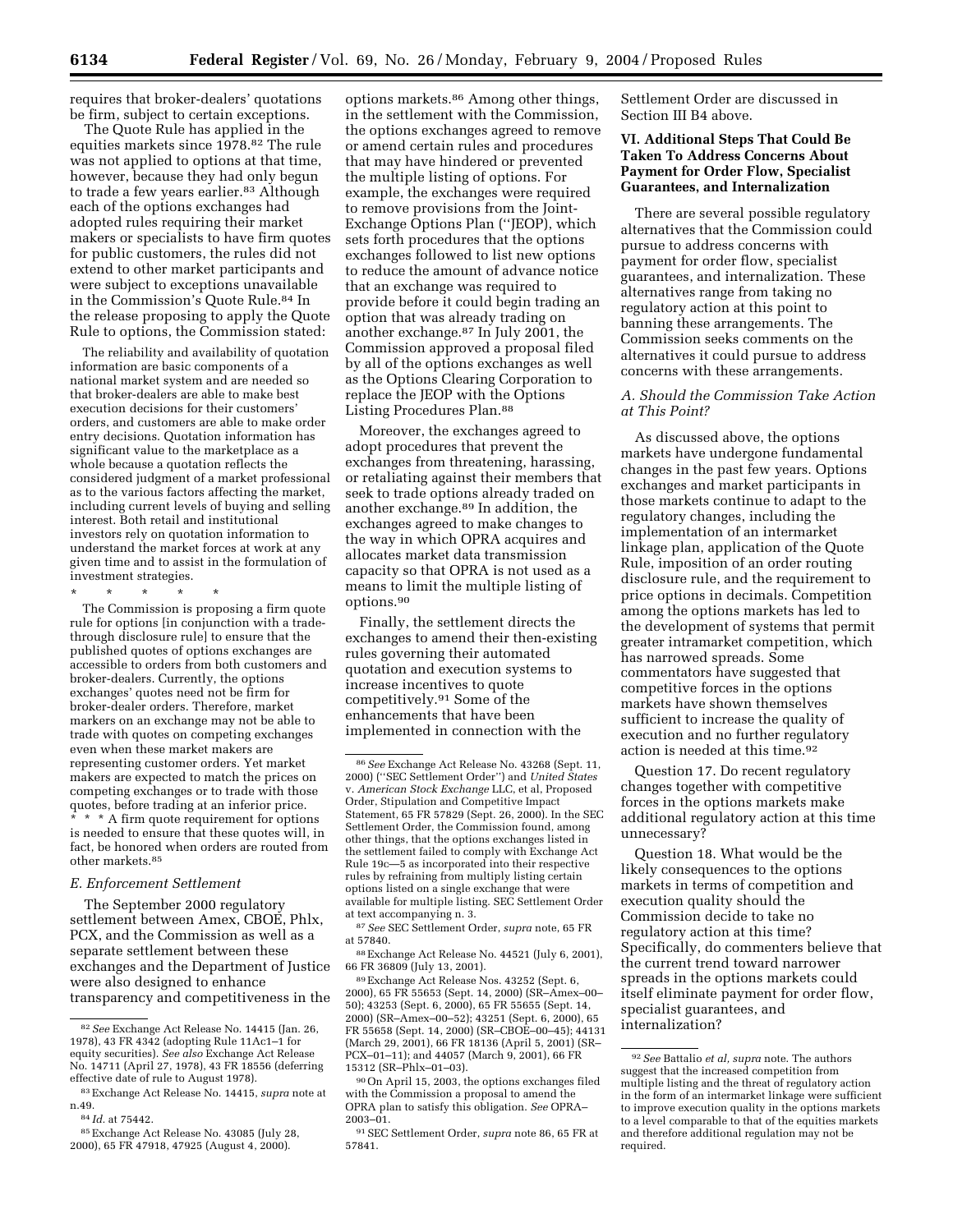## *B. Should the Commission Require Brokers to Rebate All or a Portion of Payments They Receive?*

One of the principal concerns about payment for order flow is that it creates a conflict with a broker's best execution obligation. Requiring brokers to rebate to their customers any payments they receive in exchange for routing those customers' orders to a particular exchange may mitigate much of the conflict.

Question 19. Should brokers that receive payment for order flow be required to rebate all or a certain portion of those payments to their customers or demonstrate that the economic benefit of payment for order flow has been passed on to customers? If so, how should the amount of any such rebate be determined, and how would a firm demonstrate that it passed the payment for order flow benefit to customers?

Question 20. How would any noncash inducements to route order flow be valued for purposes of any such rebate?

*C. Should the Commission Ban Payment for Order Flow, Specialist Guarantees, and Internalization?* 

The Commission could decide that payment for order flow, specialist guarantees, and internalization in the options markets impair the integrity of those markets and pose harm to investors and ban such arrangements or significantly limit them.

Question 21. What would be the effect of banning all payment for order flow arrangements in the options markets? If the Commission determined that a ban on payment for order flow were warranted, would a ban only on cash payments be sufficient or would noncash inducements also have to be banned? If commenters believe that the Commission should impose such a ban, could such a ban be easily evaded in light of the numerous forms that payment for order flow arrangements can take?

Question 22. If the Commission were to ban all payment for order flow, but continue to permit firms to internalize their customers' orders, would it provide an unfair advantage to integrated firms that have customer order flow they can internalize? If a ban on payment for order flow unfairly advantaged integrated firms with broker and dealer operations, should the Commission revisit the issue of whether firms should be permitted to operate both as a broker and as a dealer for customer options orders? 93

Question 23. Should the Commission ban some or all specialist guarantees and internalization (*i.e.*, dealer participation arrangements) in the options markets? Should any such ban only be done in conjunction with a ban on payment for order flow?

Question 24. What would be the impact, if any, on competition in the options markets if the Commission were to ban either payment for order flow or dealer participation arrangements without banning the other type of arrangement?

Question 25. What would be the impact of a complete ban on all such practices? For example, if the Commission banned payment for order flow and dealer participation arrangements, who would benefit? Would specialists and market makers quote better prices? Would they retain the economic benefit they now share with order entry firms? What effect would a ban have on non-dominant markets or firms seeking to attract order flow from the dominant market participants?

Question 26. In response to a recent request for the views of the options markets on payment for order flow arrangements, one of the markets stated that the Commission's review of payment for order flow and internalization should not be limited to the options markets but rather should include the equities markets as well.94 Are there differences between the equities and options markets that warrant different treatment? If so, what are those differences? If different treatment is not warranted, should the Commission consider a market-wide ban on payment for order flow and dealer participation arrangements?

*D. Should the Commission Ban Only Exchange-Sponsored Payment for Order Flow?* 

On February 3, 2003, Phlx filed with the Commission a petition for rulemaking that asks the Commission to ban exchange-sponsored payment for order flow programs, citing many of the concerns about payment for order flow discussed above.95 Similarly, on June 11, 2003, Susquehanna International Group, LLP (''Susquehanna'') requested that the Commission exempt it from SRO rules that require it to contribute to exchange-sponsored payment for order flow programs.<sup>96</sup> In the alternative, Susquehanna requested that the Commission treat the exemptive application as a petition for rulemaking under Rule 192 of the SEC's Rules of Practice 97 to repeal transaction and marketing fees adopted by various options exchanges.

# 1. Phlx Petition

In its petition, Phlx asks the Commission to adopt a rule banning exchange-sponsored options payment for order flow programs.98 According to Phlx, exchange-sponsored payment for order flow arrangements raise a number of concerns. First, Phlx believes that such arrangements can interfere with market forces by ''creating a known and stable price point (the exchangemandated fee) that affects payment for order flow negotiations.''

Second, Phlx argues that exchangesponsored payment for order flow arrangements can have detrimental effects on market makers by requiring them effectively to subsidize the specialists' order flow payments. Phlx contends that this subsidization raises costs for market makers, which, to cover those costs, may have to widen their spreads or reduce the level of liquidity they provide. Phlx believes that this subsidization is inconsistent with Section 11A of the Exchange Act, which requires fair competition among brokers and dealers.99

Finally, Phlx asserts that exchangesponsored payment for order flow arrangements provide a potential disincentive for an SRO to police its members in complying with their regulatory obligations.

For these reasons, Phlx requests that the Commission adopt a rule that would prohibit: (1) An options exchange from

97 17 CFR 201.192.

98*See* Phlx Petition, *supra* note. Phlx submitted its petition pursuant to Rule 192 of the Commission's Rules of Practice. 17 CFR 201.192. Phlx would exclude from its proposed prohibition payment for order flow arrangements made directly between individual exchange members or between an individual member and a non-member brokerdealer. It would also exclude programs or arrangements whereby an exchange provides its members with volume discounts or rebates or programs in which the exchange shares market data revenues with its members. 99 15 U.S.C. 78k–1.

<sup>93</sup>*See* SEC, Report on the Feasibility and Advisability of the Complete Segregation of the

Functions of Dealer and Broker (June 20, 1936) (''Segregation Study'').

<sup>94</sup>Letter to Harvey L. Pitt, Chairman, SEC from Salvatore F. Sodano, Chairman & CEO, Amex (Feb. 10, 2003).

<sup>95</sup>Letter to Jonathan G. Katz, Secretary, SEC, from Meyer S. Frucher, Chairman & CEO, Phlx, (Feb. 3, 2003), Petition for Rulemaking File No. 4–474, (''Phlx Petition'').

<sup>96</sup>*See* Letter to Jonathan G. Katz, Secretary, SEC, from Joel Greenberg, Chief Legal Officer, Susquehanna International Group, LLP, re Application for Exemptive Relief from Exchange Sponsored Payment for Order Flow Programs (June 11, 2003), Petition for Rulemaking File No. 4–474, (''Susquehanna Petition''). Susquehanna states that it is a market maker on every U.S. options exchange other than ISE, that it makes a market in 2000 options classes and acts as a specialist or designated primary market maker in some options classes.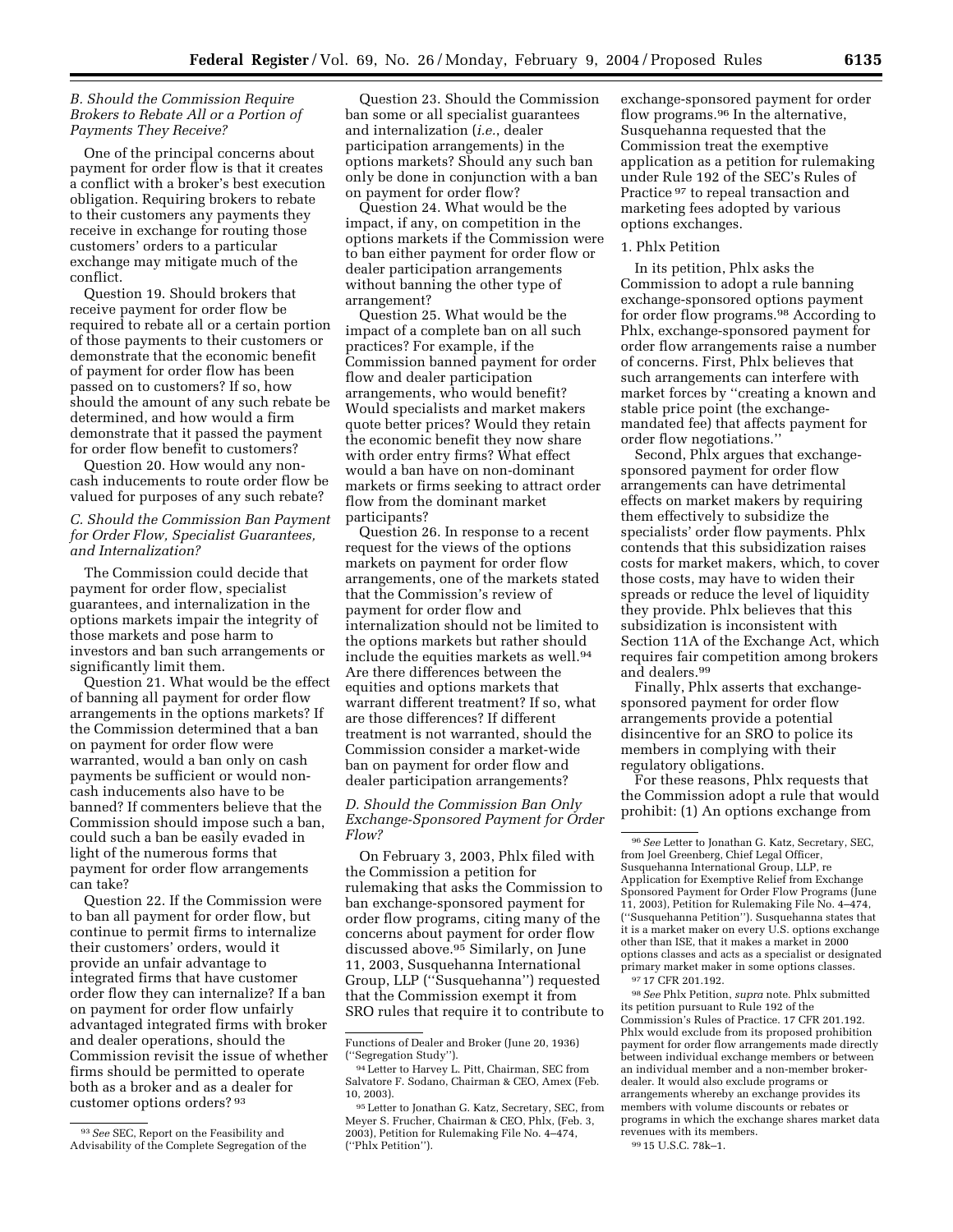organizing, sponsoring, or administering a payment for order flow program in connection with the routing of options orders; (2) an options exchange from imposing fees or assessments to fund payment for order flow payments in connection with the routing of options orders; and (3) an options exchange member from participating in any options payment for order flow program that is organized, sponsored, or administered by an options exchange or by any group or association of unaffiliated members.

## 2. Susquehanna Request

In its letter, Susquehanna asks the Commission, by rulemaking or order, to exempt it from SRO rules that require Susquehanna and other similarly situated firms to contribute to exchangesponsored payment for order flow programs. Susquehanna argues that such programs are detrimental to the markets and market participants in a number of respects. For example, Susquehanna believes that forcing market makers to participate in the programs will ultimately cause them to widen their spreads to pay for the programs, which will raise investors' transaction costs. Susquehanna also believes that such programs place exchange market makers at a competitive disadvantage versus market participants that are not members of the exchange, which are not required to pay the exchange-imposed fees. Susquehanna contends that exchangesponsored payment for order flow programs, the fees of which are assessed on a per contract basis, unfairly discriminate against firms such as Susquehanna, which transact a large number of contracts. Moreover, Susquehanna argues that exchangesponsored payment for order flow arrangements drain market maker resources away from other services that they could offer to their customers, such as improvements in products, technology, customer service, and communications.

In addition, Susquehanna contends that such programs create a conflict of interest for SROs that administer the programs at the same time they are tasked with ensuring that their members meet their best execution obligations. The firm also contends that such programs damage investor confidence by leading investors to believe that their orders are routed to the venues that pay for order flow rather than to those venues that offer the best price or other execution terms. Finally, Susquehanna contends that such programs can be administered in an arbitrary and potentially discriminatory manner. For

all of these reasons, Susquehanna requests that the Commission exempt it (and similarly situated firms) from all such exchange-sponsored payment for order flow programs.

The Commission seeks comment generally on the Phlx Petition and on the Susquehanna Petition and specifically is requesting comments on the following issues raised in those petitions.

Question 27. What would be the effect on the options markets and market participants if the Commission were to restrict only those payment for order flow arrangements that are sponsored or sanctioned in some way by a registered options exchange, as Phlx has proposed in its petition? In particular, would such a restriction favor a specialist that can be assured of trading with the largest proportion of order flow routed to its exchange? In other words, would such a ban unfairly disadvantage an exchange on which market makers compete more aggressively with the specialist?

Question 28. Would banning exchange-sponsored programs, while continuing to permit other types of payment for order flow and dealer participation arrangements, address the concerns discussed above regarding wider spreads, best execution, and SRO conflicts of interest?

# *E. Should the Commission Establish Uniform Rules and Enforcement Standards Regarding Internalization and Specialist Guarantees?*

With respect to facilitation guarantees, the Commission has stated that it is a violation of a broker-dealer's best execution obligation to withdraw a facilitated order that may be price improved on one market to avoid executing the order at the superior price.100 CBOE contends, however, that in the absence of uniform rules and policies across all options exchanges that would curb such trading behavior, none of the options exchanges is able, on its own, to prevent it. CBOE contends that industry efforts over the past several months to address potentially abusive facilitation practices have been unsuccessful due to the exchanges' varying views regarding these issues. Therefore, CBOE has asked the Commission to impose uniform rules and enforcement standards that would apply in this area. In particular, CBOE recommends that the Commission take action to ensure that ''options exchanges' rules allow an executing broker to participate with some portion of its customer's order only if [the] order has been exposed first to the market in

a manner that provides a meaningful opportunity for price improvement.'' 101

Question 29. Should the Commission take action, as CBOE recommends, to prohibit a broker from internalizing all or part of its customers' orders if those orders have not first been exposed to the market in a manner that provides what CBOE terms ''a meaningful opportunity'' for price improvement? What would constitute ''a meaningful opportunity'' for price improvement? 102

Question 30. Do the options exchanges' current rules requiring that an order first be exposed to an auction before a firm can internalize it provide a meaningful opportunity for price improvement?

Question 31. What improvements could be made to the current framework for cross-market surveillance in the options markets to improve the ability of SROs to bring a best execution case against a broker that presents an order to be facilitated on one market and cancels that order, later executing it at an inferior price on another market?

Question 32. Are there other practices, occurring frequently with respect to facilitation guarantees that are inconsistent with best execution obligations? For example, are there circumstances under which an upstairs firm should not be permitted to ''shop'' an order it is seeking to facilitate at more than one exchange to determine where it can get the most favorable terms for that order?

Question 33. Are the options exchanges' rules with respect to facilitation guarantees (and the application of those rules) consistent regarding which conduct should and should not be permitted?

## *F. Should the Commission Apply Rule 11Ac1–5 to Options?*

In 2000, when the Commission deferred applying Rule 11Ac1–5 to

<sup>100</sup>*See supra* note 60 and accompanying text.

<sup>101</sup>Letter to Harvey L. Pitt, Chairman, SEC, from William J. Brodsky, Chairman & CEO, CBOE (Feb. 10, 2003).

<sup>102</sup>For point of reference, *see* Exchange Act Release No. 46514 (Sept. 18, 2002), 67 FR 60267 (Sept. 18, 2002) (order approving File No. SR–ISE– 2001–19 regarding facilitation of customer orders, wherein the Commission stated its belief that: ''in the ISE's fully automated market, a 10-second response period will afford electronic crowds sufficient time to compete for customer orders submitted by an E[lectronic] A[ccess] M[ember] into the Exchange's Facilitation Mechanism, thereby promoting just and equitable principles of trade, protecting investors and the public interest, and not imposing any burden on competition'' and ''the Commission believes that the timeframes necessary for exposure and execution of orders be adjudged in light of that marketplace's model. For this reason, the Commission does not believe that a fully automated market such as the ISE should be tied to timeframes relevant to the procedures of a floorbased exchange.'')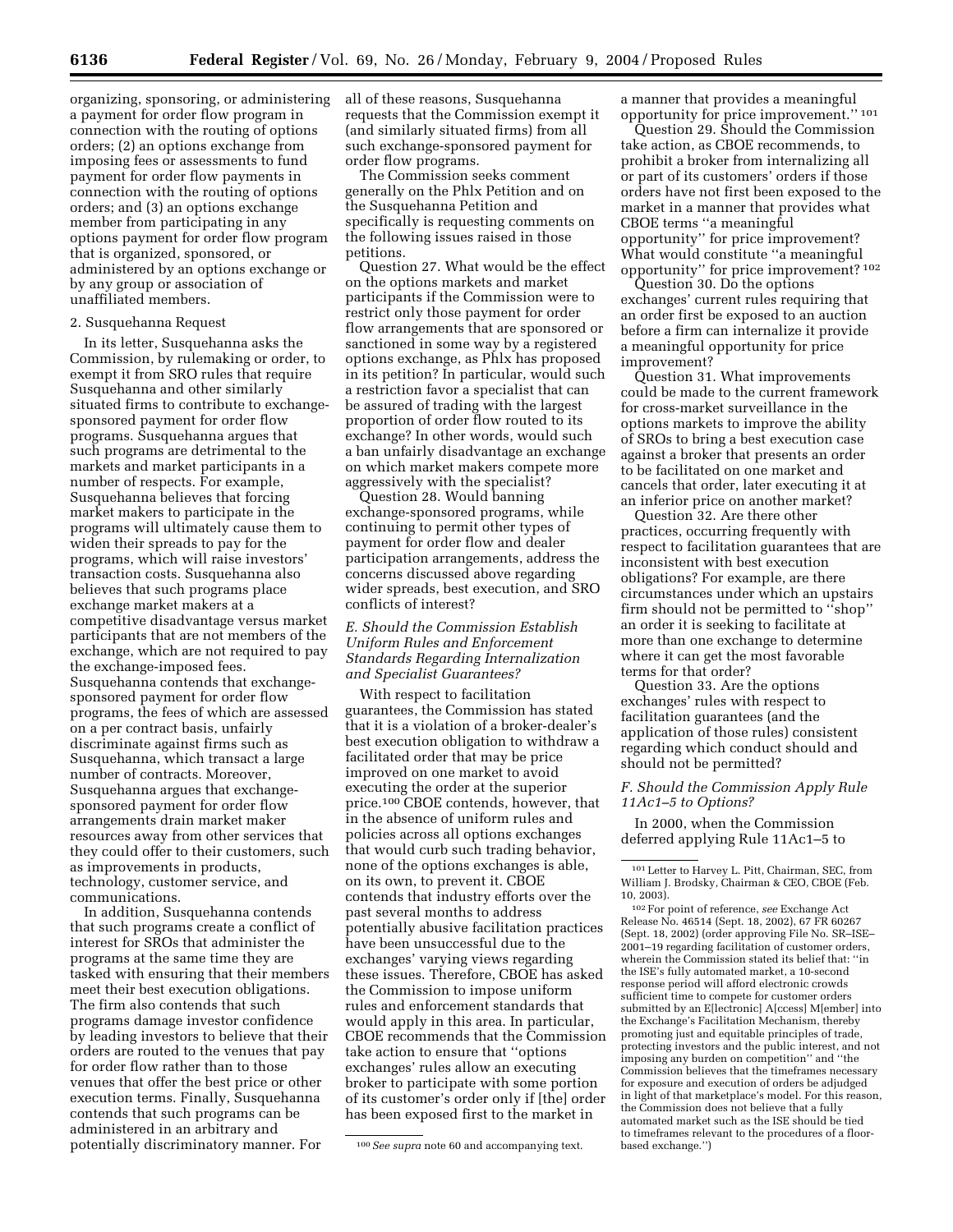options, it noted ''potentially difficult issues would have to be addressed before options could be included within Rule 11Ac1–5.'' These issues include the creation of an NBBO for the options markets and the practical problem of the categorization of orders on a securityby-security basis, given that there may be hundreds of series of options for each underlying equity security. The Commission continues to believe that execution quality information benefits investors and other market participants in determining which markets offer the type of execution that they value.

As discussed above, OPRA has begun offering vendors an NBBO for the options markets, thereby removing one of the key obstacles to extending Rule 11Ac1–5 to options. Although the OPRA NBBO is somewhat limited in that it does not reflect price changes of less than \$0.05 or update size changes of fewer than 10 contracts (in the absence of a price change), it would appear to provide options exchanges with a standardized NBBO that would permit them to make the calculations required by Rule 11Ac1–5.103

Question 34. Would Rule 11Ac1–5 data be useful to firms routing customers' options orders to exchanges and to those customers?

Question 35. If Rule 11Ac1–5 data would be useful for options orders, what adjustments, if any, would options market centers need to make to calculate and disseminate Rule 11Ac1–5 statistics? For example, is the OPRA NBBO a sufficient measure to enable market centers to make the Rule 11Ac1– 5 calculations that require a consolidated BBO? If not, what changes would need to be made to the OPRA NBBO to make it suitable for such calculations?

Question 36. Are there other reasons why Rule 11Ac1–5 should not be applied to the options markets? For example, do the anticipated benefits of having better execution quality information for the respective options market centers justify the costs that the market centers would incur in calculating and disseminating the Rule 11Ac1–5 statistics?

## *G. Would Penny Quotes in Options Reduce Payment for Order Flow?*

The Commission believes that an argument can be made that payment for order flow may be a symptom of a broader problem of an inefficient market that can be rectified only by better aligning the quoting increments of the options markets with those of the equities markets. With few exceptions, the U.S. equities markets quote in minimum increments of one cent, while the options markets continue to quote in ten-cent increments for options priced \$3.00 and over and five-cent increments for options priced under \$3.00. As discussed above, research with respect to equity securities has indicated that the move to penny increments has greatly reduced spreads in equities,104 which, in turn, appears to have played a role, at least in the short-term, in reducing payment for order flow. The same result could occur with respect to options if the minimum pricing increment decreased to one cent.

Question 37. If options were quoted in penny increments, would payment for order flow in the options markets cease or be diminished?

Question 38. Would a move to penny quoting in the options markets place an undue strain on existing system capacity? If so, which market participants would be most negatively impacted (*e.g.*, broker-dealers, exchanges, vendors)?

Question 39. If so, are there ways to alleviate potential strains on system capacity to allow the options markets to begin quoting in penny increments?

Question 40. Are there other issues that make a move to penny quoting in the options markets infeasible or inadvisable? For example, what would be the impact on the rapidity of quote changes (*i.e.*, ''flickering quotes'')?

Question 41. If exchanges required brokers to pay directly for the capacity that they use, would the brokers quote more efficiently, and thereby make a move to penny pricing in the options markets more feasible?

# *H. Should the Commission Apply the Limit Order Display Rule to Options?*

As discussed above, in December 2000, the Commission extended the Quote Rule to the options markets. Exchange Act Rule 11Ac1–4 (''Limit Order Display Rule''),105 a rule that complements the Quote Rule and that is in place in the equities markets, does not currently apply to options. Adoption of the Limit Order Display Rule, as well as other order handling

rules, in the equity markets dramatically narrowed spreads as customer limit orders began to compete with the quotes of market professionals to set the best prices in the market.106

With certain exceptions, Rule 11Ac1– 4 requires, among other things, that specialists and over-the-counter market makers immediately publish customer limit orders that improve the specialist's or market maker's quote in a particular security.107 While certain of the options exchanges have proposed rules that would require the immediate display of customer limit orders,108 currently there is no uniform limit order display requirement that applies across the options markets. Nevertheless, the increase in intramarket competition brought about by certain of the market structure changes discussed above could suggest that a uniform limit order display rule should apply to the options markets.

Question 42. Should the Commission apply a limit order display obligation to the options markets?

Question 43. Would the benefits of a uniform display requirement justify the costs of imposing such an obligation on options market participants?

Question 44. Do the options markets have unique characteristics that would make the application of a uniform limit order display obligation there less feasible than in the equities markets? If so, what are those characteristics?

Question 45. If a limit order display obligation would be beneficial for the options markets, what modifications, if any, to Rule 11Ac1–4, would be required before it could be applied to options market participants?

Question 46. If a uniform limit order display requirement is not appropriate for the options markets, are there other safeguards that could be put in place to ensure that customer limit orders are immediately displayed?

107 17 CFR 240.11Ac1–4(b). In the alternative, the specialist or market maker may, among other things, immediately execute the limit order or route it to another market center that will display it. 17 CFR 240.11Ac1–4(c).

108*See, e.g.*, Exchange Act Release Nos. 43126 (August 7, 2000), 65 FR 49621 (August 14, 2000) (seeking public comment on File No. SR–Phlx–00– 34) and 43550 (Nov. 13, 2000), 65 FR 69979 (Nov. 21, 2000) (seeking public comment on File No. SR– PCX–00–15). *See also* File No. SR–Amex–00–27.

<sup>103</sup>For example, Rule 11Ac1–5 requires market centers to disseminate for market orders and marketable limit orders the average effective spread for executions of orders covered by the rule. The ''average effective spread'' is the share-weighted average of effective spreads for order executions calculated, for buy orders, as double the amount of difference between the execution price and the midpoint of the consolidated best bid and offer at the time of order receipt. *See* Rule 11Ac1–5 (a)(2).

<sup>104</sup>*See supra* note 72 and accompanying text. 105 17 CFR 240.11Ac1–4.

 $^{106}\rm NASD$  found that, as a result of the Limit Order Display Rule and other market structure changes implemented at the time, quoted spreads in the securities NASD studied declined, on average, by forty-one percent. Effective spreads declined, on average, by twenty-four percent. *See* NASD Economic Research, Market Quality Monitoring: Overview of 1997 Market Changes (March 17, 1998).